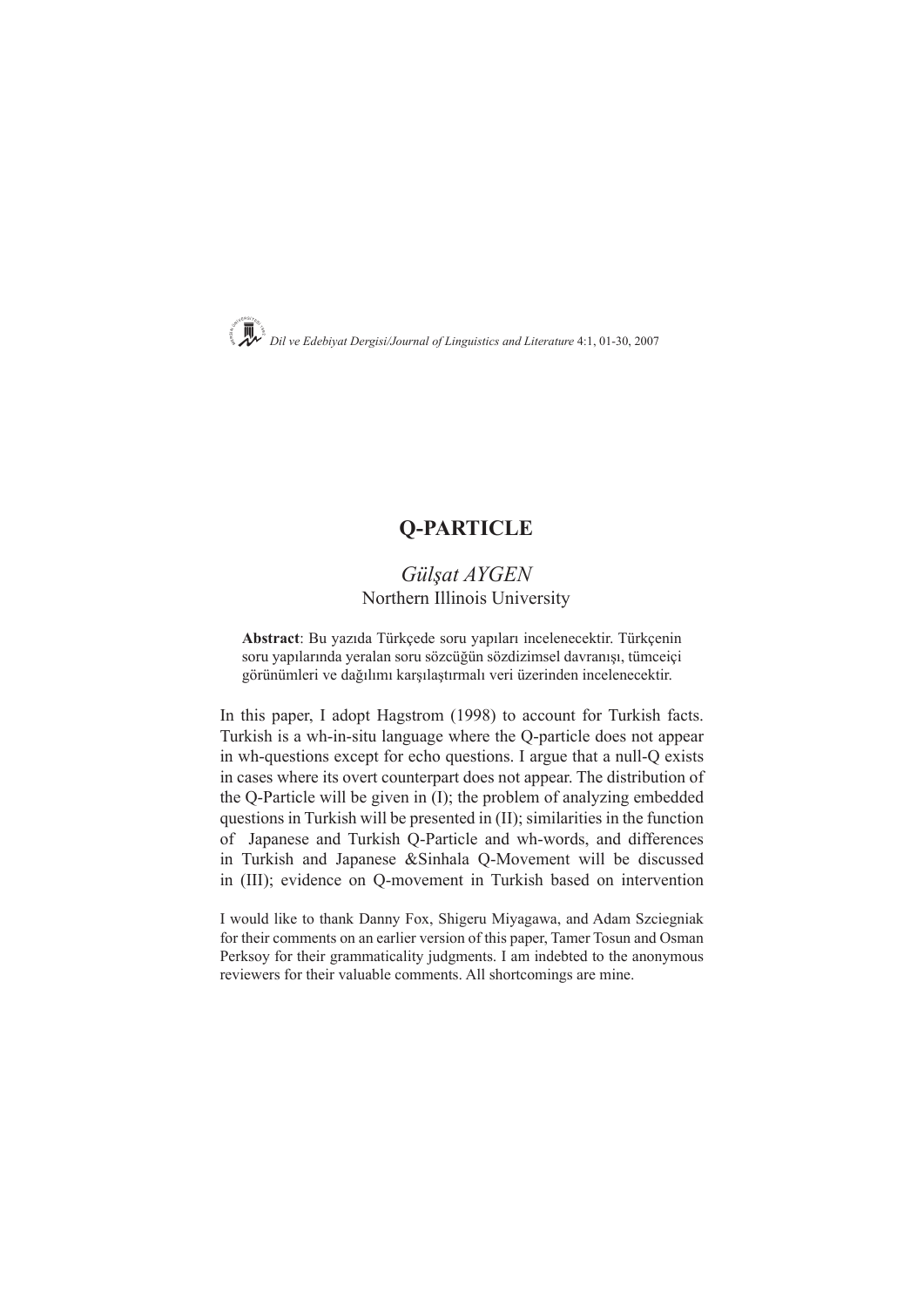effects and availability of P(air) L(ist) Reading will be given in (IV); an observation on the dual position of the particle in Turkish which may shed light into the nature of Q-movement will be presented in (V); and the significance of study on echo questions in research on questions will be briefly discussed in (VI). Throughout the discussion, various issues that require further research will be pointed out.

#### I. DISTRIBUTION OF THE Q-PARTICLE

Turkish is one of the wh-in situ languages. Q-particle -*mI* appears in Yes/No questions either at the clause periphery or at a clause internal position with the constituent it focuses. A property of the Q-particle in Turkish is that it does not receive word final stress but rather causes the preceding syllable to be stressed; although it is written as a separate word in orthography, it undergoes vowel harmony, which indicates that it should be regarded as part of the word it follows. It does not appear in wh-questions unless the structure is an echo of a wh-question.

## I.1. WH-WORD AND Q IN JAPANESE, SINHALA AND TURKISH

Japanese , Sinhala and Turkish are wh-in situ languages. In these three languages Wh-words remain in their non-interrogative positions. In Japanese wh-questions, a question particle occurs at the edge of the clause (1) [[ All Japanese and Sinhala data are taken from Hagstrom 1998]] ;

John-ga nani-o kaimasita ka? John-NOM what-ACC bought.polite Q 'What did John buy?'

In Sinhala it occurs in the clause internal position with the Wh-word, and the matrix verb has the Q-marking suffix  $E''(2)$ :

Siri mokak de keruwe? Siri what Q did-E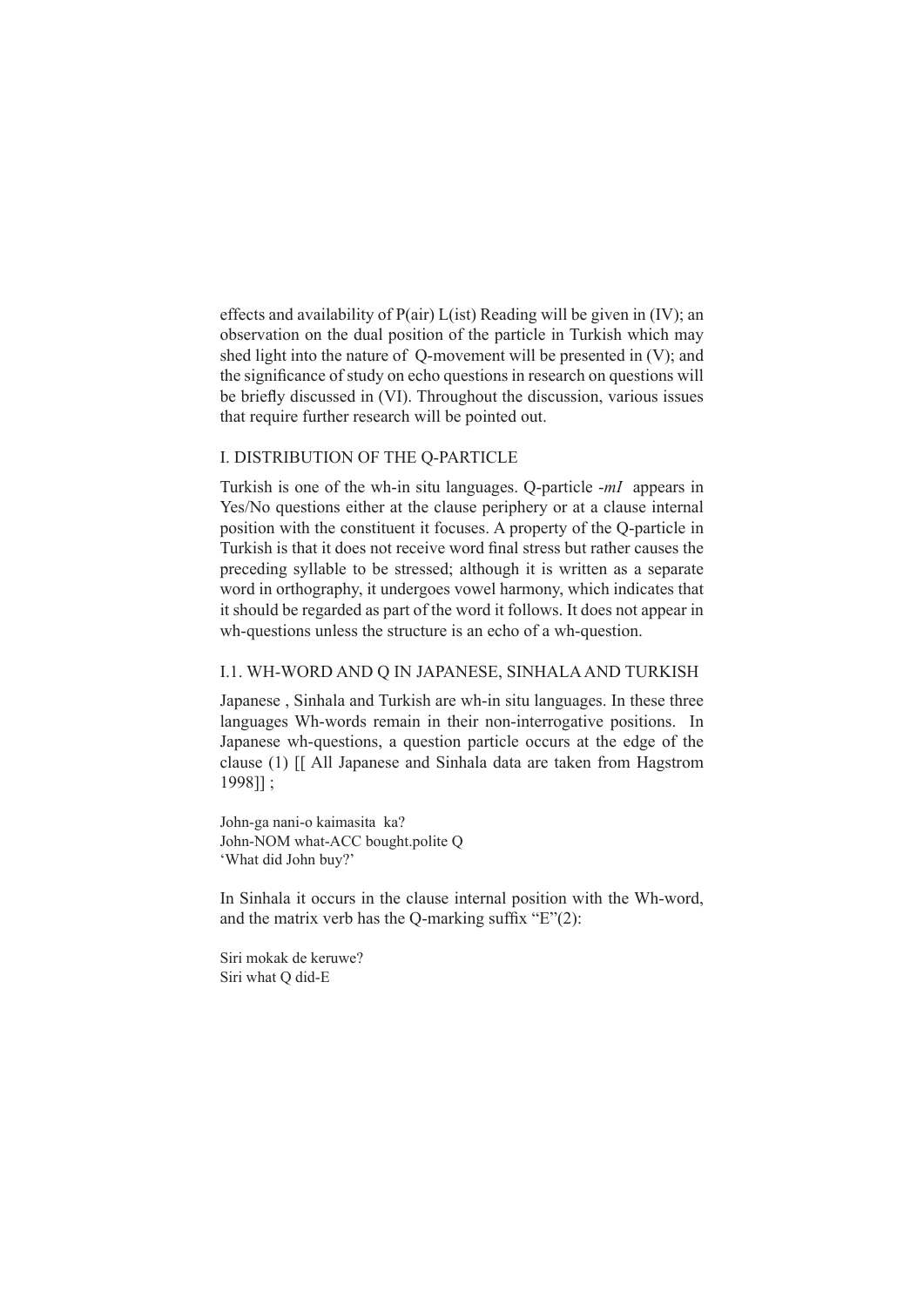What did Siri do?'

In Turkish, the co-occurrence of the Q particle and the wh- word is restricted to echo questions (3) [[ Actually, this is an echo question of a wh-question. (3a) would be a response to the question "Hasan ne yaptı?/ What did Hasan do?'.]]. In echo questions, the Q particle remains clause internal, and can occur clause finally like Sinhala, but with a different interpretation. (3a) is an echo question of a wh-question, whereas, (3b) is an echo question of a Yes/No question:

a. Hasan ne mi yaptı? Hasan what Q did 'Hasan did what?'

b. Hasan ne yaptı mı? Hasan what did Q 'Did Hasan do what?'

Clause final position seems to be the domain for Yes/No questions, be it simple Yes/No question or an echo question.

I.2. YES/NO QUESTIONS AND Q

In Yes/No questions, an optional Q-particle occurs clause finally in Japanese (4):

(4) gakkoo-ni ik-imas-u (ka)? school-to go-POL-PRES (Q) '(Are you) going to school?'

Q particle is either a clause-final particle or attached to a focused constituent in Sinhala and in Turkish (5-6 a,b):

(5) a. Chitra ee pote kieuwa de? 'Did Chitra read that book?'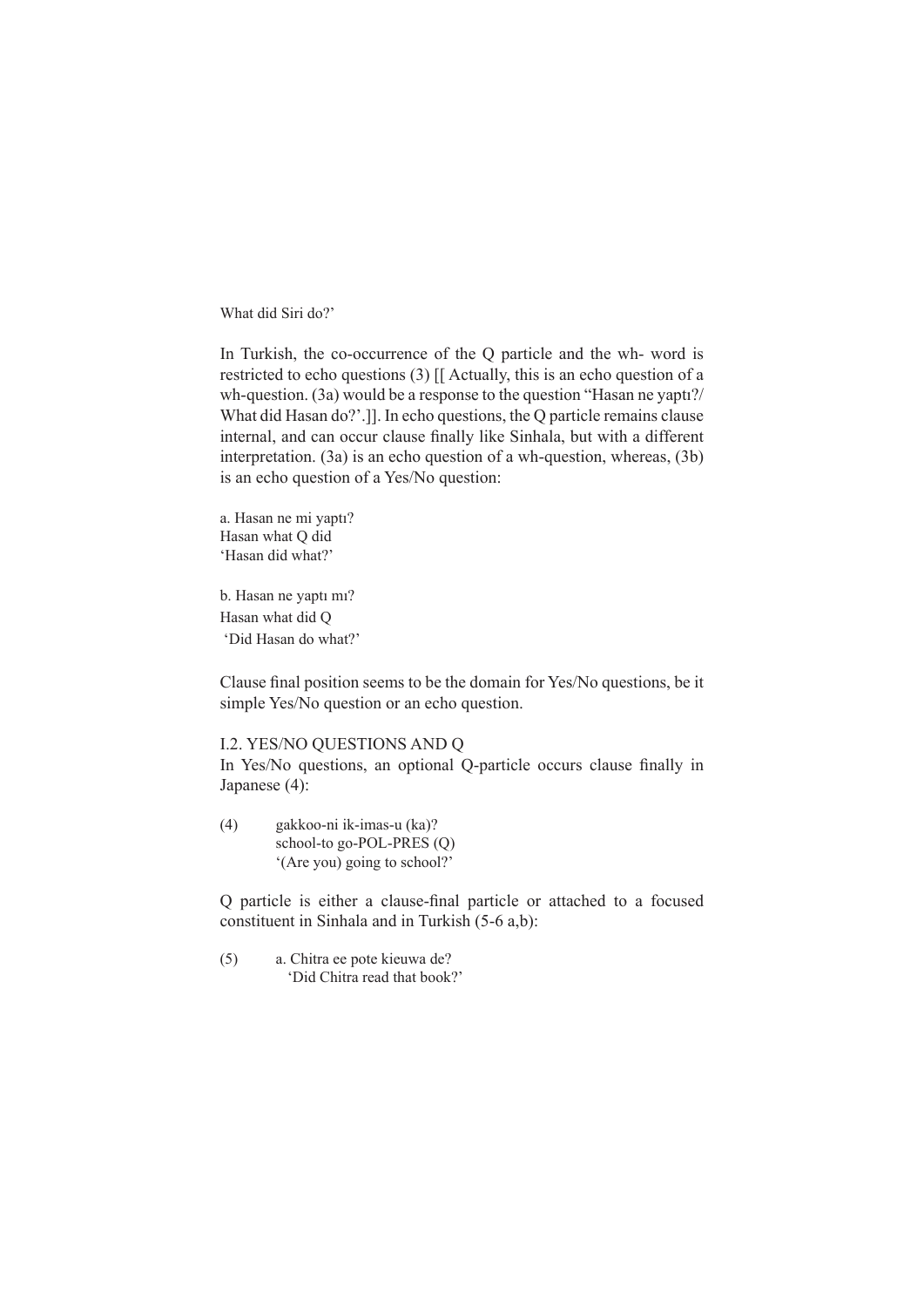- b. Hasan o kitab-i oku-du mu? 'Did Hasan read that book?'
- (6) a. Chitra de ee pote kieuwe? 'Did Chitra read that book?'
	- b. Hasan mi o kitabi okudu? 'Did Hasan read that book?'
	- c. Hasan o kitab-i mi oku-du? Hasan that book-ACC Q read-PAST 'Did Hasan read that book?'

## II. EMBEDDED QUESTIONS

Embedded wh-Questions are marked by Q particle in Japanese, by E suffix in Sinhala, both of which are clause peripheral. "E" suffix on the embedded verb marks an embedded question reading, "E" suffix on the matrix verb yields a matrix question reading. In Turkish, however, there is no overt marking that distinguishes embedded questions from matrix questions- except for the difference in the focal stress and intonation:

- (7) Ahmet [kim-in gel-diğ-i]ni bil-iyor Ahmet who-GEN come-NOM-POS know-PRES 'Ahmet knows who came'
- (8) Ahmet [kim-in gel-diğ-i]ni bil-iyor? Ahmet who-GEN come-NOM-POS know-PRES 'Who does Ahmet know t came'

### Question #1: *What distinguishes these two structures?*

There is no overt indication of what "types" (in the sense of Chang 1991) the clause as a declarative (7) or as an interrogative (8) except for the position of the focal stress and intonation in (8). In (8) the wh word has the focal stress. In fact, the overt Q particle mi in Turkish has the property of focusing the constituent under its immediate scope. An echo question of (8) as given in (9) has the focal stress on the wh-element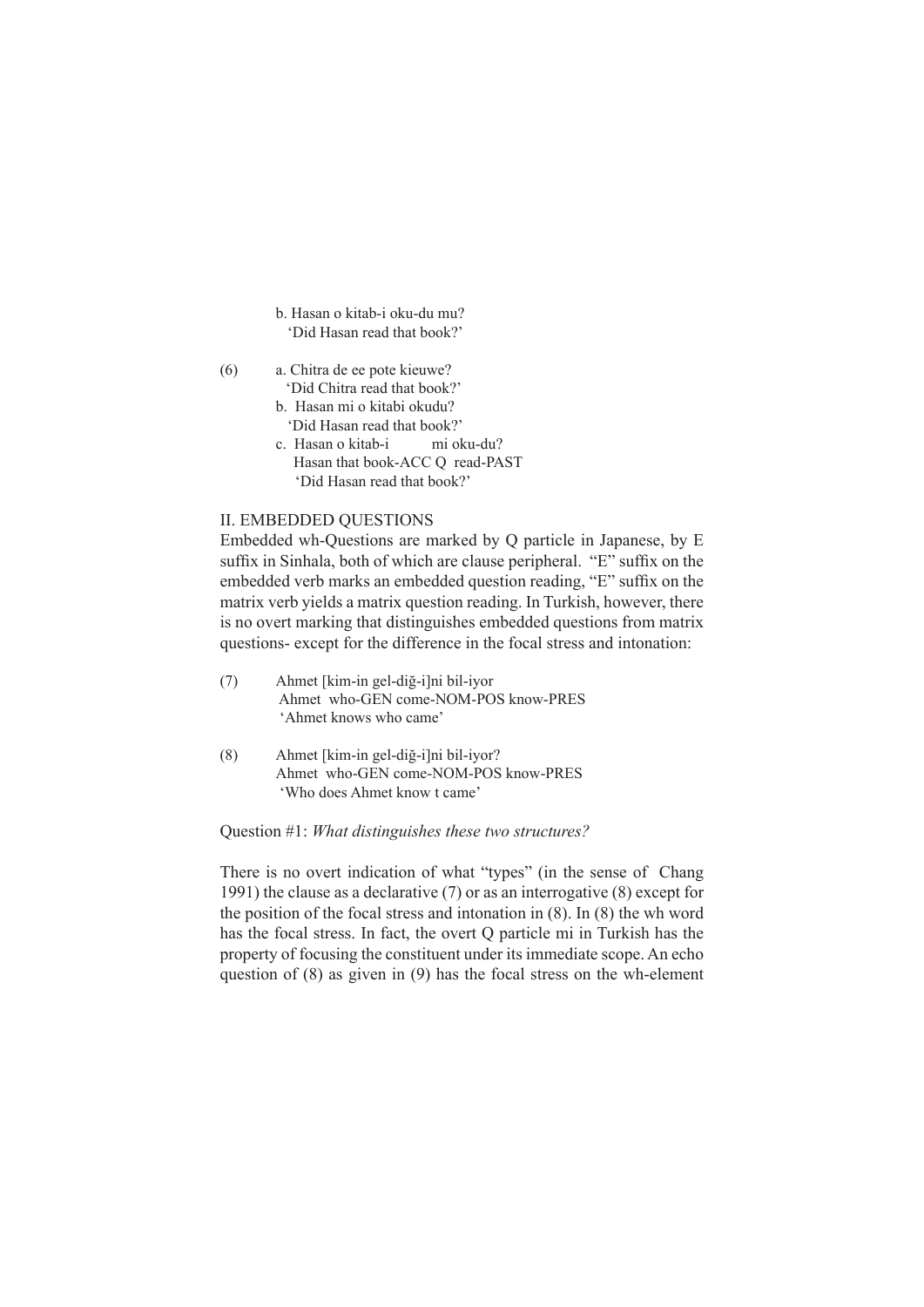with the same focus pattern as in  $(8)$ :

(9) Ahmet [kim-in mi gel-diğ-i]ni bil-iyor? Ahmet who-GEN Q come-NOM-POS know-PRES 'Ahmet knows who came?'

A possible answer to Question#1 above is that the focal stress in (8) is an indication of the presence of a null Q particle at a position where its overt counterpart would surface in an echo question. The wh-words are always focused in questions; therefore, we need to see whether there is any other evidence for the occurrence of a "null"Q-particle.

Before we proceed with this inquiry into a possible "null" Q in Turkish, let's see the differences and similarities in the function of Q in closely related wh-in situ languages.

III. SIMILARITIES IN THE FUNCTION OF JAPANESE, AND TURKISH Q-PARTICLE AND WH-WORDS AND DIFFERENCES IN TURKISH AND JAPANESE & SINHALA Q-MOVEMENT

III.1. SIMILARITIES IN THE FUNCTION OF Q-PARTICLE In Japanese, Sinhala (Hagstrom 1998) and Turkish,

(i). Q appears in Yes/No questions;

(ii). " " as half of an indefinite formed on a wh-word meaning "one or other"

- (10) Kedi mi ne almis. Cat Q what took. 'He took a cat or something'
- (11) Yemekte nane mi ne vardi. food-LOC mint Q what there-PAST 'There was mint or something in the food'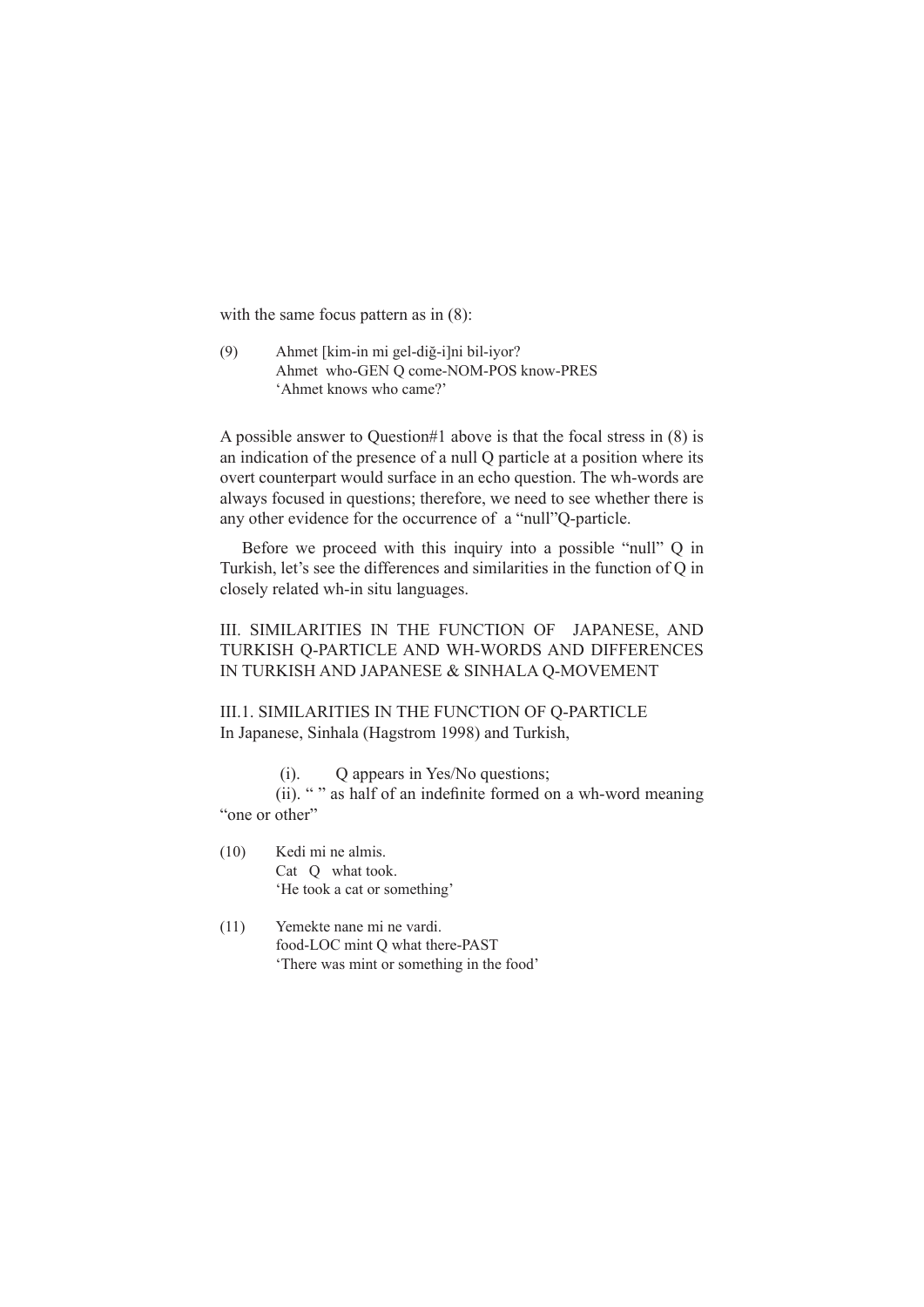(iii) used in disjunctive capacity:

(12) Çay mı kahve mi iste-r-sin? Tea Q coffee Q want-AOR-2 Pr Sg 'Would you like tea or coffee?'

(iv) has a quantificational force:

(13) Hasan gel-di mi, herkes-i gül-dür-ür. Hasan come-PAST Q everybody-ACC laugh-CAUS-IMP-Ø 3 Pr Sg Agr 'Whenever Hasan comes, he makes everybody laugh'

But Q-particle behaves as a universal quantifier in this structure, unlike its Japanese counterpart (Hagstrom 1998).

#### III.2. SIMILARITIES IN THE FUNCTION OF WH-WORD

Japanese wh-words like nani "what", dare "who" have a wider distribution than English wh-words (Hagstrom 1998). For example, they can appear as part of indefinites like dare-ka "someone". In Turkish, too, kim "who" appears part of an indefinite/specific kimi(leri) "someone(plural):

(14) Kimi(leri) kitap aldi. Who-ACC(PLU) book bought 'Someone/Some of them bought a book'

Like its Japanese counterpart Daremo/noone, anyone, Kim "who" appears as part of the negative polarity item kimse (who-COND) "noone" and is interpreted as a universal quantifier :

(15) Kim-se gel-me-di. Who-COND come-NEG-PAST 'Noone came'

III.3. DIFFERENCES & SIMILARITIES IN JAPANESE, SINHALA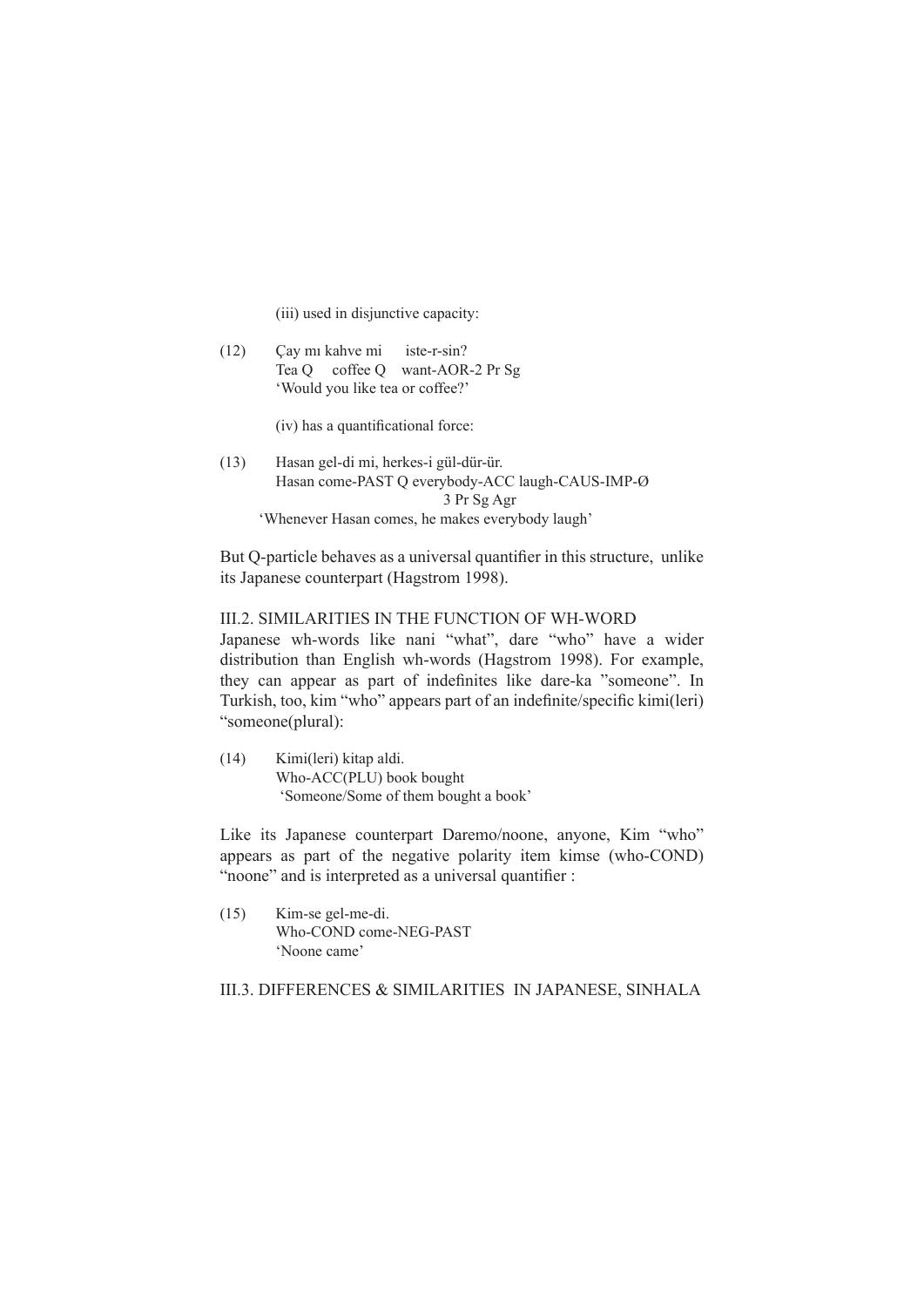### AND TURKISH AND Q MOVEMENT

In Japanese, wh-words are allowed inside CNP islands and adjunct clauses, but the Q-particle occurs at the clause periphery. In a Sinhala whquestion, the wh-word and Q particle cannot appear inside a CNP island (16a); Q particle moves just out of the island to yield a grammatical structure (16b) (English glosses of the original Sinhala sentence):

(16) a. \*you [who Q wrote book] read -E? b. you[who wrote book] Q read-E?

In a Turkish echo question, wh-word and Q particle occur in a CNP island and the occurrence of the Q particle outside the island is ungrammatical except when the wh-word is the complement of the CNP(18). In (17), wh-word is the subject of the CNP.

| (17)                                           | a. Ben [kim-in mi yaz-ığ-ı kitab-ı] oku-du-m?                     |  |  |  |
|------------------------------------------------|-------------------------------------------------------------------|--|--|--|
|                                                | who-GEN Q write-NOM-POS book-ACC read-PAST-<br>T                  |  |  |  |
|                                                | 1 Pr Sg                                                           |  |  |  |
|                                                | I read the book that who wrote?'                                  |  |  |  |
|                                                | b. *Ben [kim-in yaz-dığı-ı kitab-ı] mi oku-du-m?                  |  |  |  |
|                                                | L                                                                 |  |  |  |
|                                                | who-GEN write-NOM-POS book-ACC Q read-PAST-                       |  |  |  |
|                                                | 1 Pr Sg                                                           |  |  |  |
|                                                | In $(18)$ , the wh-word is the complement of the embedded clause: |  |  |  |
|                                                |                                                                   |  |  |  |
| (18)                                           | a. Ayşe [Hasan-in ne mi al-dig-i dedikodu-su]nu duydu?            |  |  |  |
|                                                | (Echo question of a wh-question)                                  |  |  |  |
|                                                | Ayse Hasan-GEN what Q buy-NOM-POS rumour-ACC                      |  |  |  |
|                                                |                                                                   |  |  |  |
| hear-PAST                                      |                                                                   |  |  |  |
| 'Ayse heard the rumor that Hasan bought what?' |                                                                   |  |  |  |
|                                                |                                                                   |  |  |  |
|                                                | b. Ayşe [Hasan-in ne al-dığ-ı dedikodu-su]nu mu duydu?            |  |  |  |
|                                                | (Ambigious)                                                       |  |  |  |
|                                                | Ayşe Hasan-GEN what buy-NOM-POS rumour-ACC Q hear-                |  |  |  |
|                                                |                                                                   |  |  |  |
|                                                | <b>PAST</b>                                                       |  |  |  |
|                                                | (i) Is it the rumor that Hasan bought what that Ayse heard?       |  |  |  |
|                                                | (Echo)                                                            |  |  |  |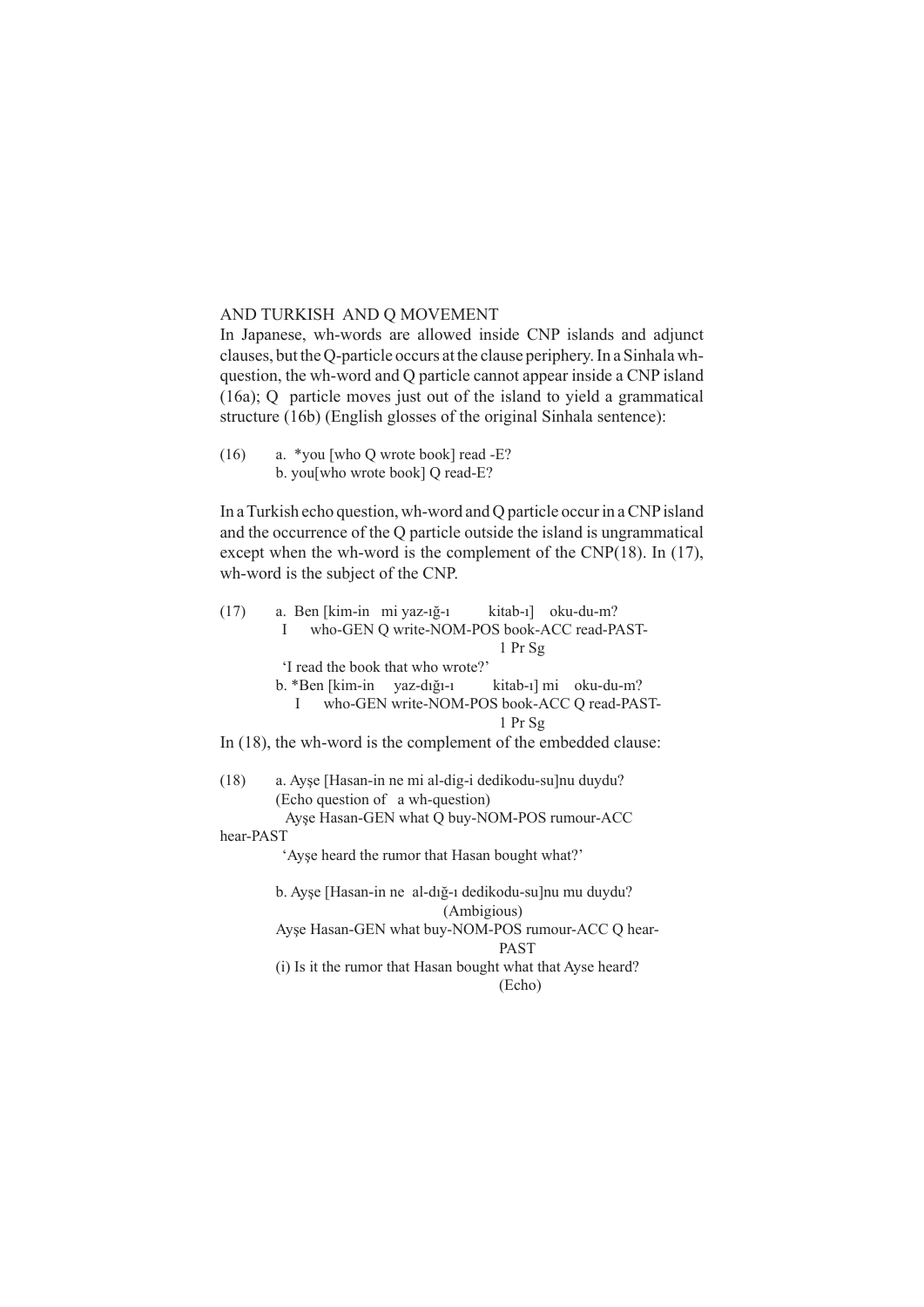(ii) Is it the rumor (about) what Hasan bought that Ayse heard ? (Yes/No)

(18b), where the Q-Particle appears outside the island is ambiguous. It is either a Yes/No question or it is an echo question where the Q has scope over the island. In (19), the wh-word is the indirect object:

(19) a. Ben [Hasan-in kim-e mi ver-diğ-i kitab-]ı oku-du-m? (Echo of a wh-question) b. \*Ben [Hasan-in kim-e ver-dig-i kitab]-i mi okudum?

Data (17-19) indicates that overt movement of Q-particle is subject to Island conditions in echo questions, Q particle occurs with the wh-word it focuses. It cannot move overtly out of a CNP island unless the whword it focuses is the complement of the CNP. In the grammatical (18b) the Q-particle appears outside the embedded clause and the sentence is ambiguous: it is either a Yes/No question which has the complement of the matrix clause under its scope, that is the CNP under its scope.; or it is an echo question focusing the complement of the matrix verb. In this second interpretation, it must have undergone overt movement from an island to its surface position, which Hagstrom calls "the launching site". Hagstrom notes that this movement of the Q-particle is not feature driven (possibly, focus driven in Turkish).

In (20), the wh-word particle remains in the adjunct island; Qparticle can occur within or at the edge of the embedded clause or at the matrix periphery:

(20) a. Ayşe [Hasan ne mi ye-dig-i zaman] şaşır-dı? (echo of an embedded wh-question) Ayşe Hasan what Q eat-NOM-POS time surprise-PAST Ayşe was surprised when Hasan ate what? b. Ayşe [ Hasan ne ye-dig-i zaman]mi şaşır-dı? (echo of an embedded wh- question) Ayşe Hasan what eat-NOM-POS time V Q surprise-PAST

'Ayşe was surprised when Hasan ate what?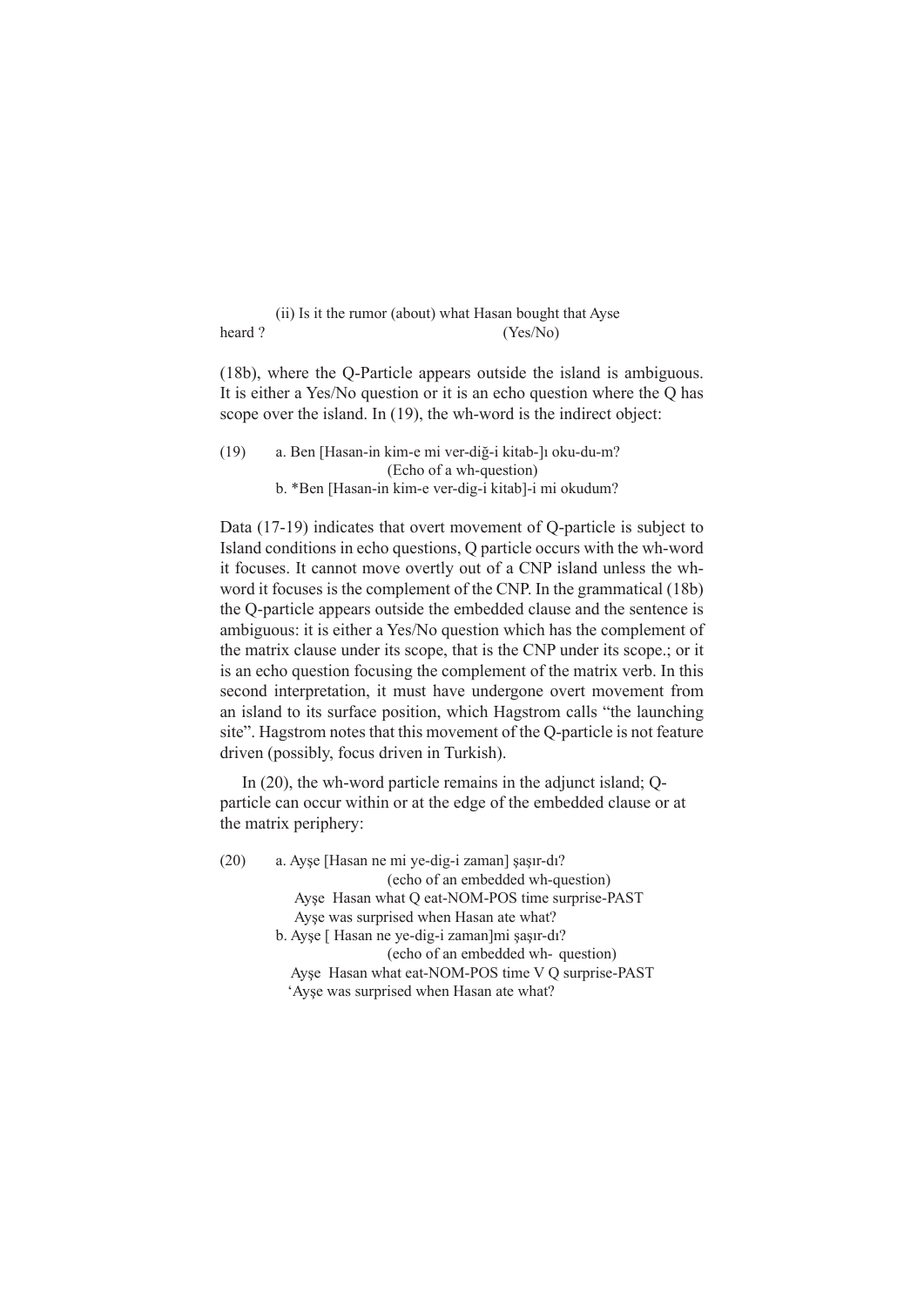c. Ayşe [ Hasan ne ye-dig-i zaman] şaşır-dı mı? (echo of a Yes/No question) Ayşe Hasan what eat-NOM-POS time V surprise-PAST Q Ayşe was surprised when Hasan ate what?'

(20a,b&c) are echo questions, but of different questions. (20a&b) are echo questions of a wh-question, whereas, (20c) is the echo question of a Yes/No question and they are echoes of the following questions (i) and get the following answers (ii):

|                                          | $(20a^{\prime})$ i. Ayse [Hasan ne] | ye-diğ-i zaman] şaşır-dı?                      |
|------------------------------------------|-------------------------------------|------------------------------------------------|
|                                          |                                     | Ayse Hasan what eat-NOM-POS time surprise-PAST |
| 'Ayse was surprised when Hasan ate what? |                                     |                                                |

ii, Domuz eti. Pig meat 'Pork'

- (20b') i. Ayşe [ Hasan ne ye-diğ-i zaman] şaşır-dı? Ayşe Hasan what eat-NOM-POS time V surprise-PAST 'Ayşe was surprised when Hasan ate what?'
	- ii. Domuz eti ye-diğ-i zaman. pork meat eat-NOM-GEN time 'when (he) ate pork'
- (20c') i. Ayşe [ Hasan domuz eti ye-diğ-i zaman] şaşır-dı mı? Ayşe Hasan pork meat eat-NOM-POS time V surprise-PAST Q 'Was Ayşe surprised when Hasan ate pork?'
	- ii. Domuz eti. pig meat 'Pork'

Basically, these are the three positions Q can appear in Turkish. The same distribution holds for Yes/No questions. The difference between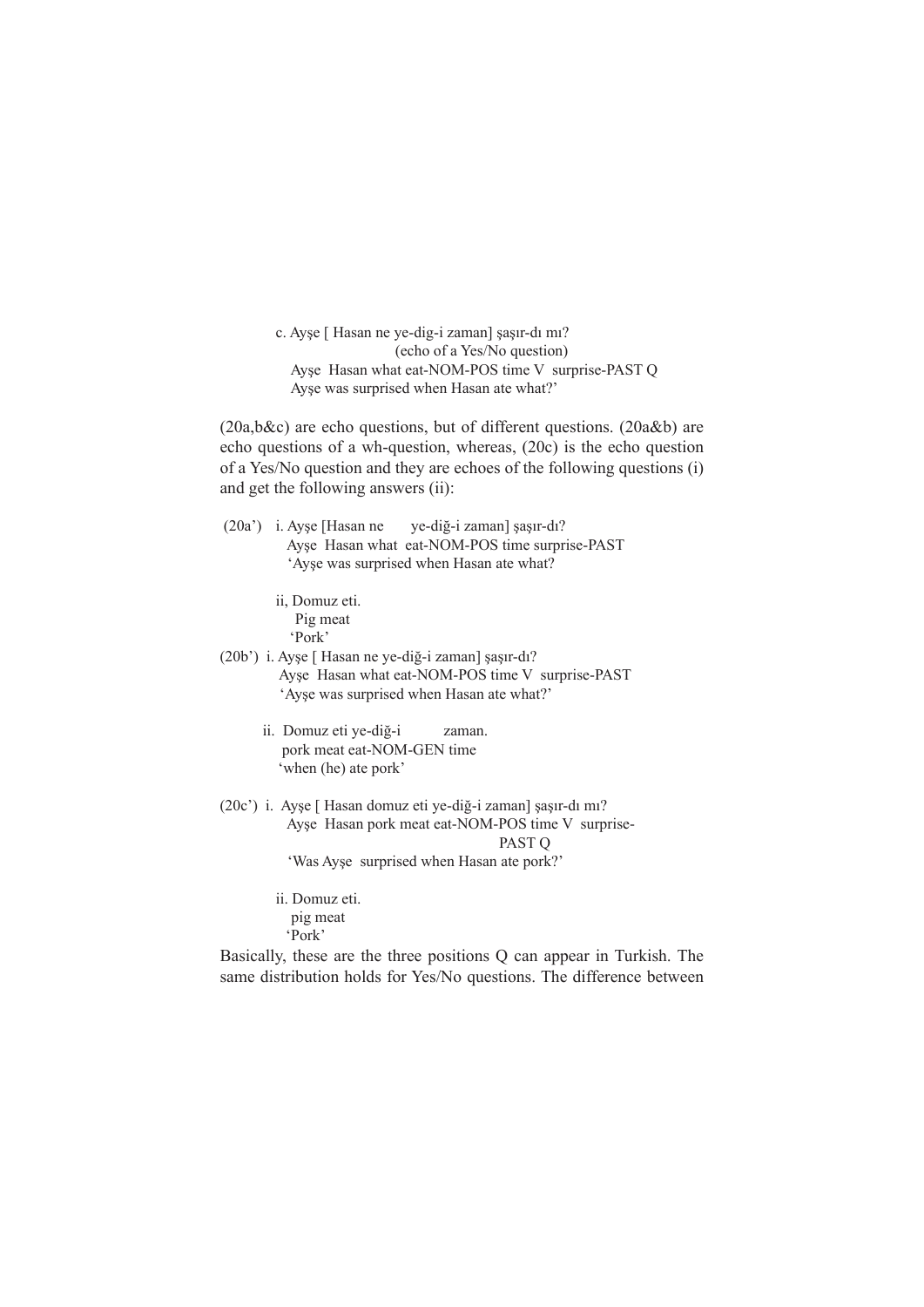(20a) and (20b) is that Q focuses the question word in the adjunct in (20a), whereas it focuses the adjunct clause in (20b). Note that the whword in the adjunct is the complement of the embedded verb. Both (20a) and (20b) are echo questions (of a question). Q must have moved overtly to its "launching site". Another indication of such a movement in (18b) and (20b) is that the focal stress on the embedded wh-word is retained in these structures.In (20c), which is an echo question of a Yes/ No question, focus is still on the question word, which might arguably an indication of its base position. We have already noted that this is not a sufficient evidence for claiming a "null" Q.

Question #2: *Is the clause-edge position reserved for an overt Q to mark simple & echo Yes/No questions and the domain of wh-echo question restricted to the domain lower than "CP"?*

Scopal elements in Turkish seem to have scope with respect to their surface syntactic positions (Aygen-Tosun 1999). Since Q is a scope bearing element, the distribution of Q is to be expected. In simple Yes/ No questions, it occurs next to the constituent it focuses:

- (21) Hasan yarin Ankara-ya gid-ecek mi? Hasan tomorrow Ankara-DAT go-FUT Q 'Will Hasan go to Ankara tomorrow?
- (22) Hasan yarın Ankara-ya mı gid-ecek Hasan tomorrow Ankara-DAT Q go-FUT 'Will Hasan go to Ankara tomorrow?'
- (23) Hasan yarın mı Ankara-ya gid-ecek? Hasan tomorrow Q Ankara-DAT go-FUT 'Will Hasan go to Ankara tomorrow?
- (24) Hasan mı yarın Ankara-ya gid-ecek? Hasan Q tomorrow Ankara-DAT go-FUT 'Will Hasan go to Ankara tomorrow?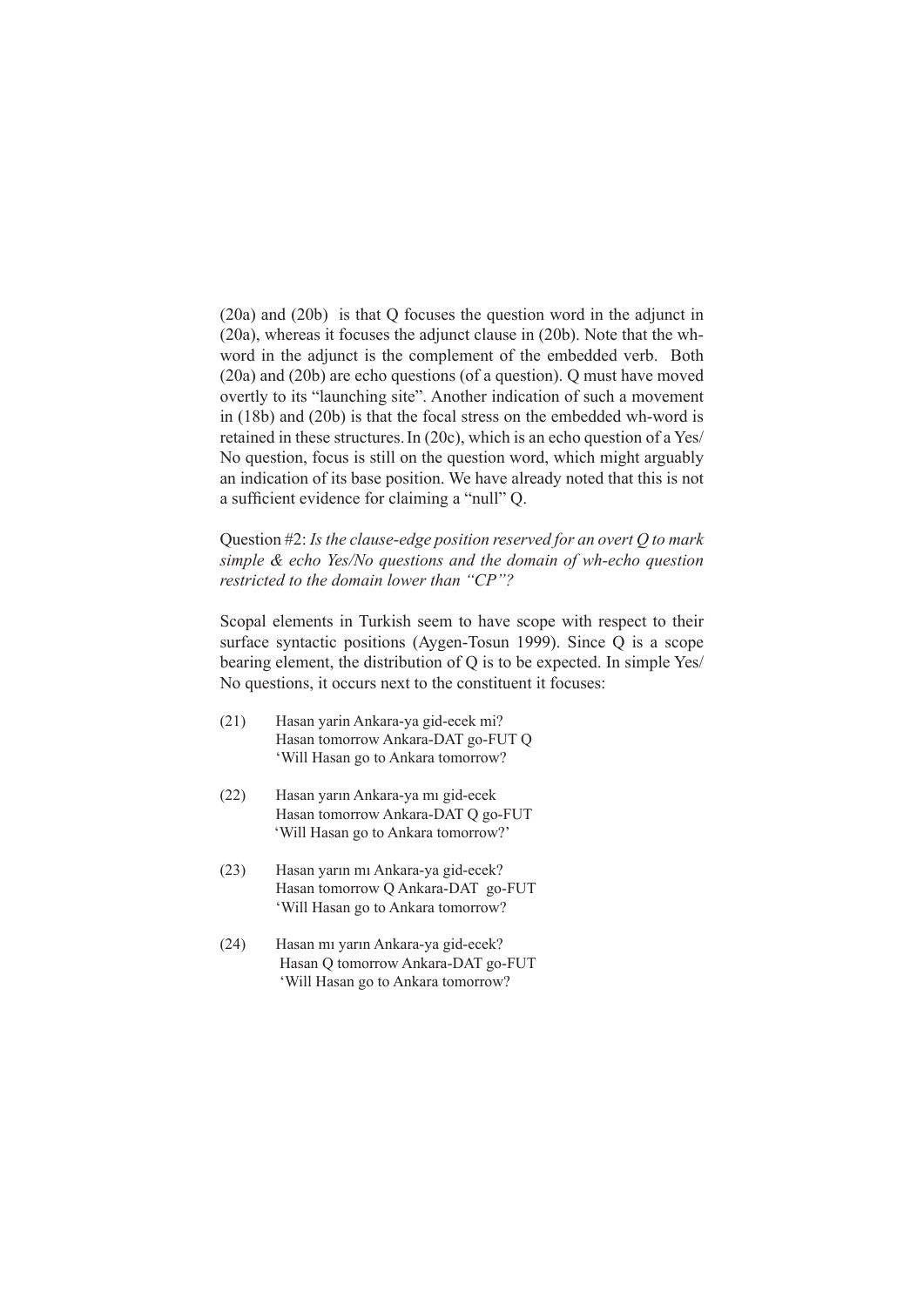Sentences in (22-24) show the relevant positions of Q depending on the constituent it focuses. In (21), on the other hand, it does not focus on any constituent. Clause-edge seems to be its default position for clausetyping unless there is some constituent it focuses. In the latter case, clause typing is done via covert movement to the edge of the clause. Since echo questions require a certain focusing on the constituent asked about, it is plausible to find Q overtly located within the domain under CP. Only when it is an echo of a Yes/No question, it has to appear at the clause -edge.

Let's see the distribution of Q in Sinhala. In Sinhala (Hagstrom 1998), Q must be as close to the wh-word as it can be without being separated from the interrogative clause periphery by an island boundary:

| (25) | a. $*$ [ <sub>island</sub> wh-word Q ]                                                                                                          |  | $\cdots$             | $V-F?$  |
|------|-------------------------------------------------------------------------------------------------------------------------------------------------|--|----------------------|---------|
|      | b. $\ldots$ $\lfloor_{\text{island}} \ldots$ wh-word $\ldots$ ] Q                                                                               |  | $\sim$ $\sim$ $\sim$ | $V-E$ ? |
|      | c. * $\left[\begin{array}{ccc} 1 & 0 \\ 0 & 1 \end{array}\right]$ Wh-word $\left[\begin{array}{ccc} 0 & 0 \\ 0 & 1 \end{array}\right]$ $Q$ V-E? |  |                      |         |

In Turkish, however, Q can occur overtly in an island, just out of an island or at the periphery. Turkish has no special verbal suffix to mark question at the edge of a clause (like the "E" morpheme in Sinhala), only Q-particle can appear there.

| (26) | a. $\lfloor_{\text{island}}$ wh-word Q ]                                                       | $\ldots V?$ |
|------|------------------------------------------------------------------------------------------------|-------------|
|      | b. $\lfloor_{\text{island}} \dots \text{wh-word} \rfloor$ $\lfloor Q \dots \text{V} \rfloor$ ? |             |
|      | c. $\left[\begin{smallmatrix} 1 \\ 1 \end{smallmatrix}\right]$ and $\cdots$ wh-word            | ] $V-Q?$    |

(26a&b) give the possible distance of the Q-particle from the wh-word in wh-echo questions and (26c) gives the position of the Q-particle in Yes/No echo questions. Clause-peripheral position is where Q-particle moves covertly in cases where it does not move there overtly; such cases are wh-echo questions or Yes/No questions where it focuses a certain constituent in the structure as well as clause typing the clause and/or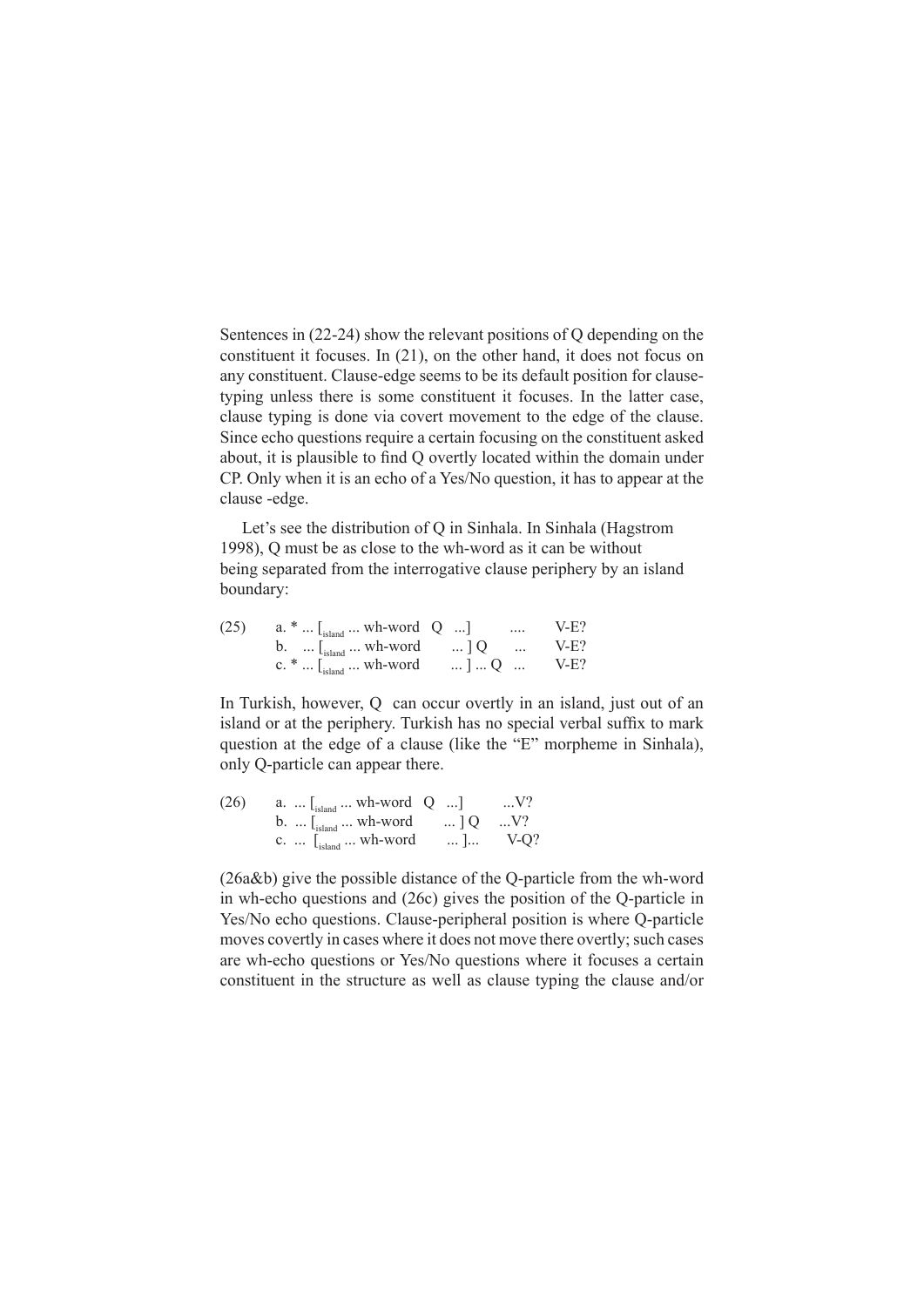checking Q-features on C. We can argue that the overt position of the Q-particle is determined by the focusing properties of Q, and the covert position by the latter, i.e. clause-typing. Overt movement conforms to island conditions but covert movement does not. Complements of the embedded clauses escape island boundaries in overt movement as well, which is a commonly observed phenomenon.

Question #3: *Does the null Q move in Turkish?*

If we compare Sinhala, Japanese and Turkish Q- movement :

(i) Q moves to the clause periphery covertly in Sinhala. Its overt position is the bottom of the movement path.

(ii) Q moves to the clause periphery overtly in Japanese.

We can now hypothesize that

(iii) Q undergoes focus driven overt movement as far as necessary; it undergoes feature driven covert movement to the clause periphery in Turkish.

Let us see if anything blocks the movement of Q hypothesized in this section.

IV. INTERVENTION EFFECTS, AVAILABILITY OF P(AIR) L(IST) READING AND Q-MOVEMENT IN TURKISH MIYAGAWA 1997, 1998, HAGSTROM 1998)

To recapitulate:

(i) In Japanese Q appears clause peripherally in both Yes/No and wh questions;

(ii) In Sinhala wh-questions, Q can appear next to the wh-word, remaining clause internal;

(iii) In Turkish echo questions, Q can appear next to the wh-word,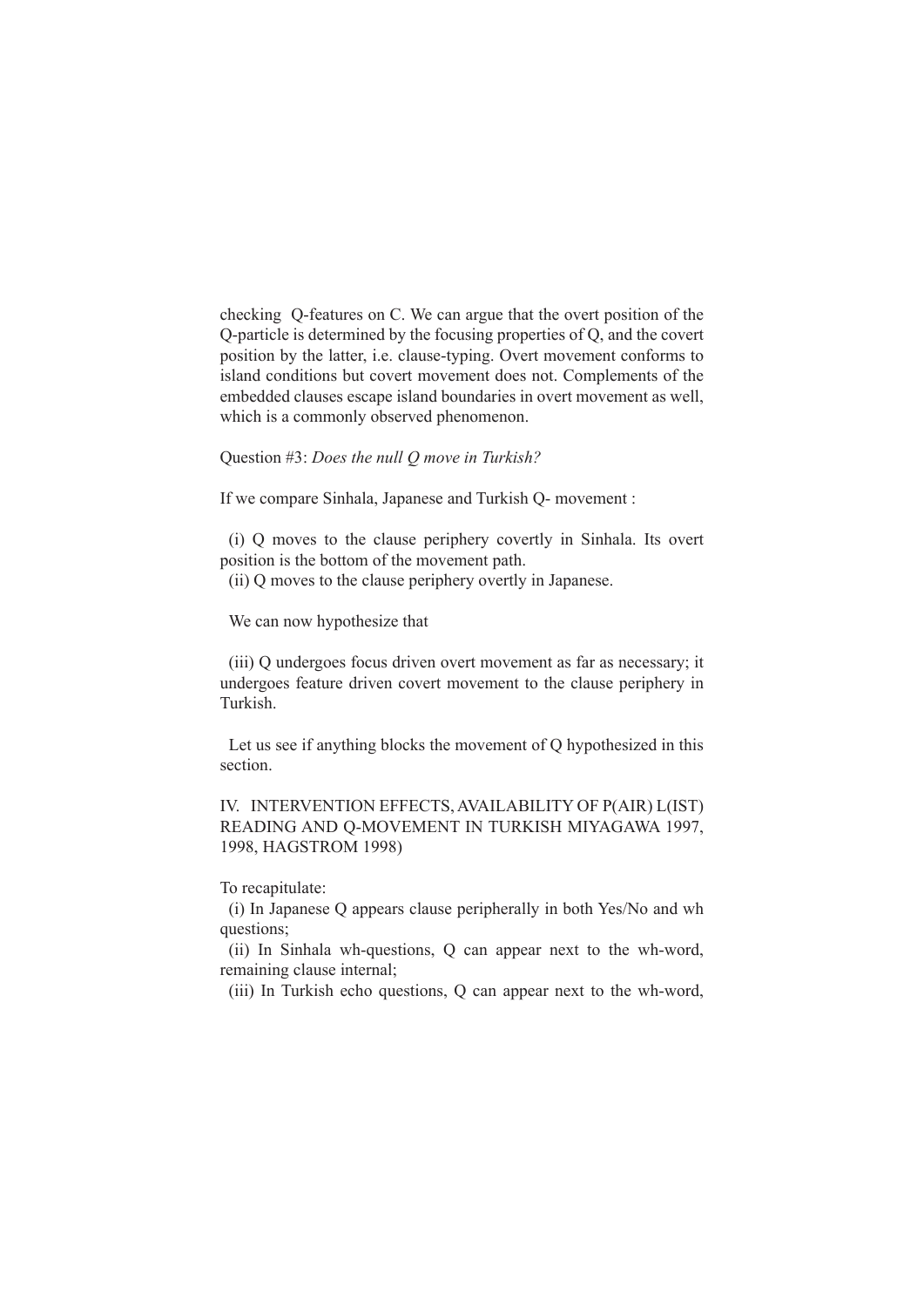remaining clause internal like Sinhala. In Turkish Yes/No questions Q can appear clause internal or peripheral like Sinhala. It cannot occur in wh-questions unlike Japanese and Sinhala.

According to Hagstrom (1998), Q moves to the clause periphery from a clause internal position. In Japanese, it moves overtly; in Sinhala, it moves covertly; in Okinawan, it moves overtly in matrix questions, and covertly in embedded questions. Evidence for Q-movement in Japanese comes from intervention effects and availability of PL reading in Japanese (Hagstrom 1988). Let's consider the Turkish facts on this issue.

## IV.1. INTERVENTION EFFECTS IN TURKISH:

The path of Q from its launching site to its clause peripheral position is forbidden to cross a certain class of elements. This kind of intervention effect is expected if the class of intervenors share with Q the feature that is being attracted.

The quantifier adverb *yalnızca* "only" is indeed such an intervenor:

(27) a. \*Yalnızca Hasan ne-yi oku-muş? Only Hasan what-ACC read-Reportive

Intended reading is an echo question: ' Only Hasan read what, [they say]?'

> b. Yalnızca Hasan kitabı okumuş Only Hasan book-acc read-Reportive 'Only Hasan read the book [they say].'

(28) Ne-yi yalnızca Hasan oku-muş? What-ACC only Hasan read-Reportive 'What did only Hasan read?'

In (27) the quantifier "only" seems to block a possible covert wh or a null Q movement to the clause periphery, hence the ungrammaticality.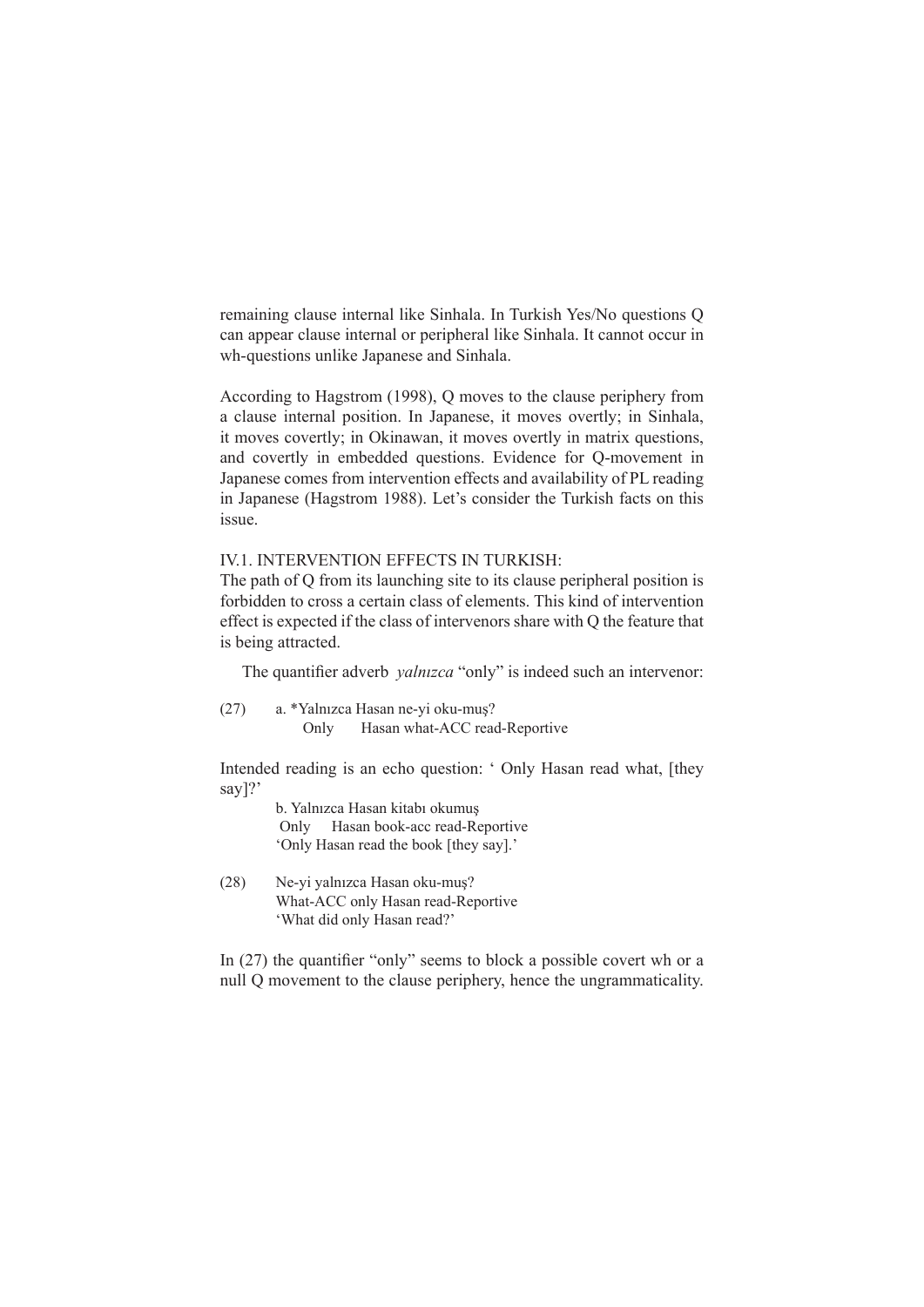In (28) however, scrambling the wh-word along with the null Q saves the structure since the null Q can launch from the scrambled position to the clause periphery[[ Further issues to be investigated at this point involve the position of yalnız 'only' and where exactly 'what-acc' moves. See Besler (1999) more on this topic. ]].

Question #4: *How do we know that it is the movement of a null Q that is blocked in (27) and not the covert movement of wh-phrase or whfeature?*

Same judgements hold for overt occurrence of the Q-particle in echo questions:

- (27') \*Yalnızca Hasan ne-yi mi oku-muş? Only Hasan what-ACC Q read-Reportive
- (28') Ne-yi mi yalnızca Hasan oku-muş? What-ACC Q only Hasan read-Reportive 'Only Hasan read what?'

Certain quantificational elements cannot intervene between the in situ material and the clause at which the wh-word takes scope Beck effect (1996). Is kimse "noone" such an intervenor? Yes. In (29&30) below, we have a Yes/No question where the NPI kimse "no one" which is morphologically made up of the question word "who" and the conditional morpheme"-(I)se- blocks the movement of Q.

- (29) \*Kimse pizza-yı mi ye-me-di? Nobody pizza-ACC Q eat-NEG-PAST 'Did nobody eat pizza?'
- (30) Pizza-yı mi kimse ye-me-di? Pizza-ACC noone eat-NEG-PAST 'Did nobody eat the pizza?'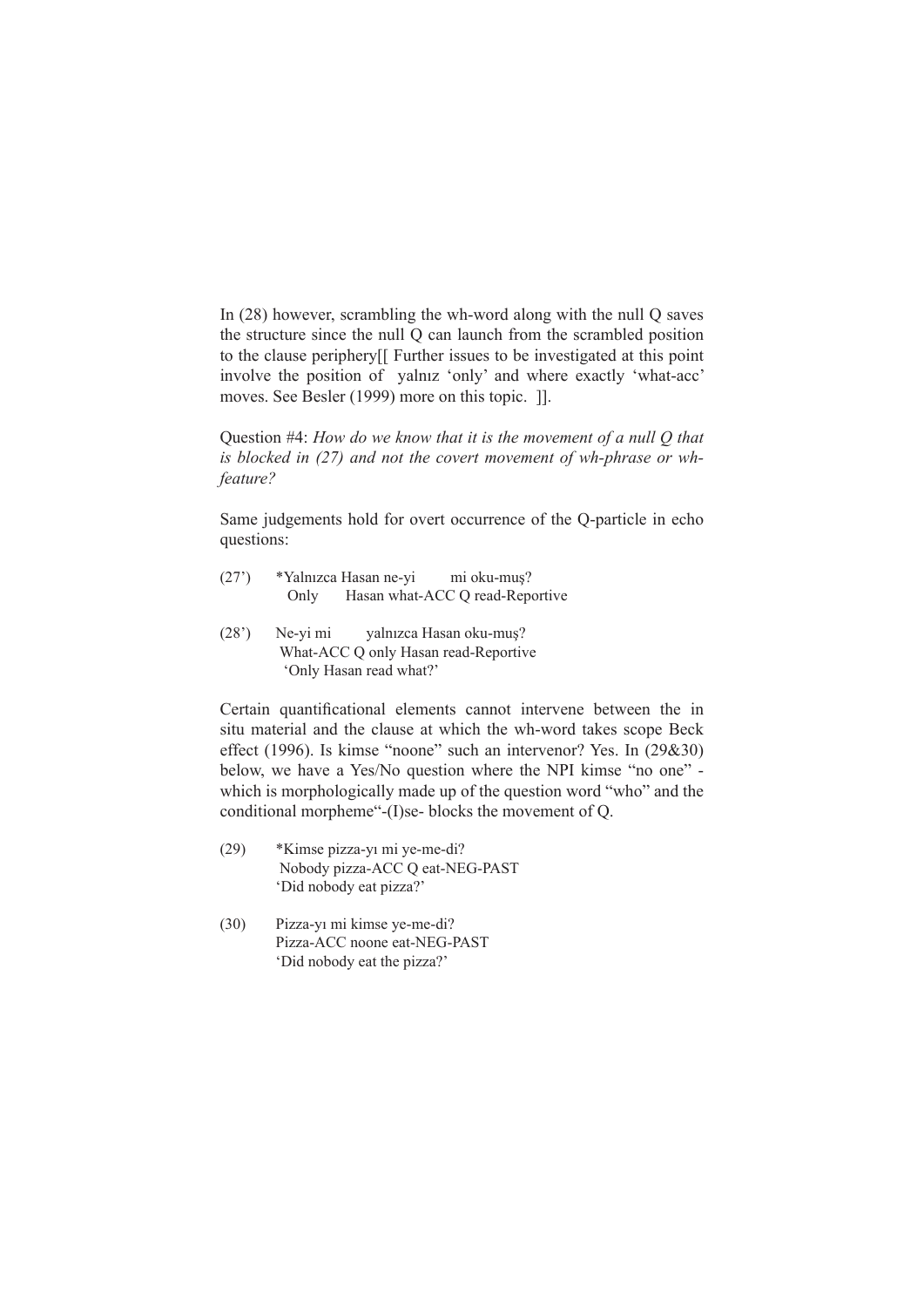Intervenor "nobody" seems to block Q movement of -mi. Let's see whether a long distance movement is blocked similarly:

(31) \*Kimse [Ayşe-nin mi gel-eceğ-i]ni düşün-me-di? Noone Ayse-Gen Q come-NOM-POS-ACC think-NEG-PAST 'Did nobody think that Ayse would come?'

NPI blocks the covert movement of Q in long distance movement as well.

Consider the multiple wh-echo questions below:

- (32) \*Kimse kim-i mi gör-me-miş? Noone who-ACC Q see-NEG-Reportive
- (33) Kim-i mi kimse görmemiş? Who-ACC Q noone see-NEG-Reportive ' Nobody saw whom?

Q cannot be attracted over NPI "nobody" as may be observed in (29, 31 & 32) above. To sum up, evidence from intervenors blocking the movement of overt Q-mi  $(27', 29, 31)$  and a possible null Q  $(29)$ supports Hagstrom (1998).

## IV.2. S(INGLE) P(AIR) VERSUS P(AIR) L(IST) READING

Pair-List Antisuperiority Generalization (Hagstrom 1998): A multiple wh-question gets a pair-list reading when not all questions are in the scope of Q. Consider the multiple wh-questions in Turkish below:

| (34) | Kim ne aldi?                          | SP, PL    |
|------|---------------------------------------|-----------|
|      | Who what bought<br>'Who bought what?' |           |
| (35) | Kim mi ne aldi?<br>Who Q what bought  | $SP, *PL$ |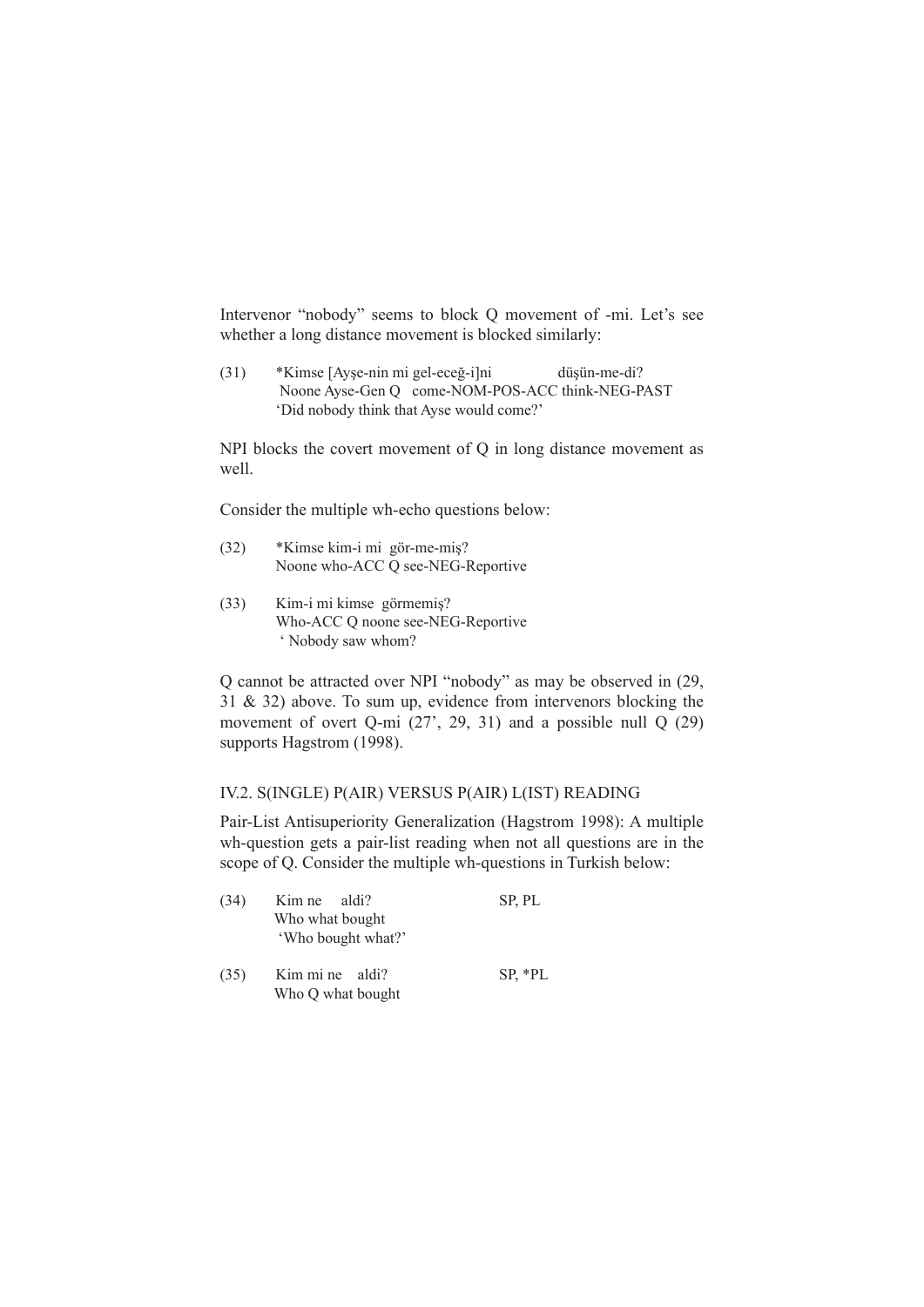|      | 'Who bought what?' | <b>ECHO</b> |
|------|--------------------|-------------|
| (36) | Kim ne mi aldi?    | SP, PL      |
|      | Who what Q bought? |             |
|      | 'Who bought what?' | <b>ECHO</b> |

A PL reading is available in (34) where there is no overt Q-Particle. If Hagstrom's generalization is correct, we predict a single pair reading when Q launches from above both wh-words; if it launches from below one of the wh-words we expect a pair list reading (Hagstrom 1998). It follows that null Q must be launching from below "what" in (34). In (35), the Q particle is above both wh-words, hence the impossibility of PL reading; both "who" and "what" are in its scope and it fails to satisfy Hagstrom's Pair-List Antisuperiority Generalization The Q-Particle in (36) occurs with the lowest wh-word and has only "what" in its domain, hence the availability of PL reading. Hagstrom's generalization holds in Turkish with respect to the availability of PL readings.

Let's check questions with two non-subject wh-words:

| (37) |       | Hasan kim-e ne (mi) ver-di?<br>Hasan who-DAT what (Q) give-PAST<br>'What did Hasan give to whom' |                                                                        | SP,??PL   |
|------|-------|--------------------------------------------------------------------------------------------------|------------------------------------------------------------------------|-----------|
| (38) |       | Kim-e Hasan ne (mi) ver-di?<br>'What did Hasan give to whom'                                     | who-DAT Hasan what $(Q)$ give-PAST                                     | $SP, *PL$ |
| (39) |       | 'What did Hasan give to whom'                                                                    | Ne-yi (mi) Hasan kim-e ver-di?<br>What-ACC (Q) Hasan who-DAT give-PAST | $SP, *PL$ |
| (40) | Kim-e | 'What did Hasan give to whom'                                                                    | ne-yi (mi) Hasan ver-di?<br>who-DAT what-ACC (Q) Hasan give-PAST       | $SP, *PL$ |
| (41) | Ne-vi | $(i)$ kim-e                                                                                      | Hasan ver-di?                                                          | SP,*PL    |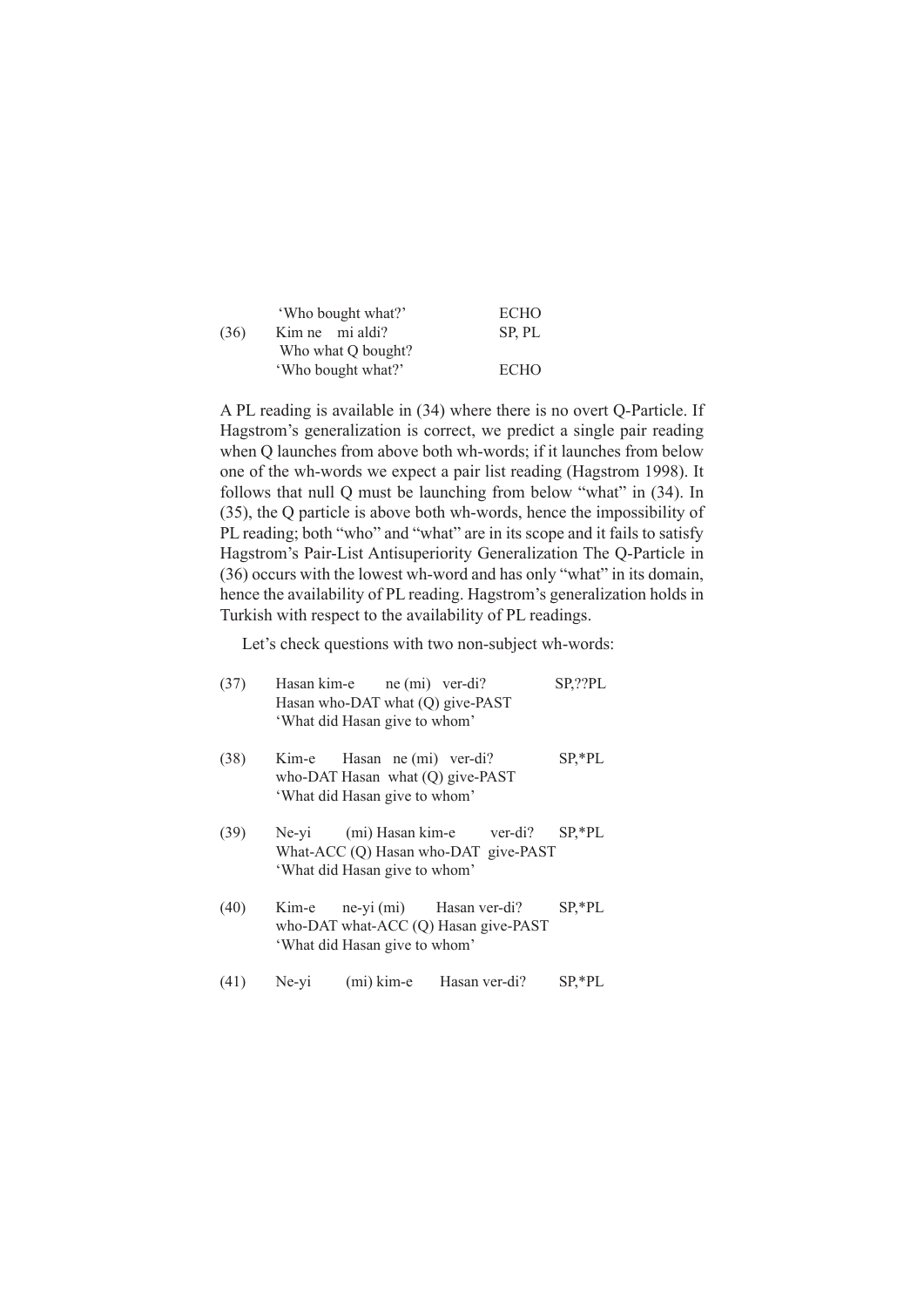#### What-ACC (Q) who-DAT Hasan give-PAST 'What did Hasan give to whom'

The unmarked order of an indirect and direct object in Turkish is the one in (37) above. If we follow Hagstrom (1998), in this basic order PL reading is possible (if we disregard the ?? on the judgement), since Q moves from "what" and has only "what" under its scope. In (38), the same interpretation is expected since scrambling indirect object "who-DAT" does not change the scope of Q, but we don't! In (39) "what" is scrambled and Q which accompanies it has both wh-words under its scope. In (40),both objects are scrambled and we get the PL reading because the Q starts off from "what' and does not have "who" in its scope, similar to (37). (41) is similar to (39) and Q which has scrambled with "what" has scope over both wh-words; hence the unavailability of PL reading.

Note that scrambled direct object wh- words have accusative case in (39-41), which is obligatory for scrambled objects driven out of their VP-internal position. Accusative-case marked objects are specific and this specificity accounts for the unavailability of PL readings rather than Hagstrom's account of Q having scope over both wh-words under its scope. Remember that we had disregarded the (??) judgement on (37) when we followed Hagstrom's generalization. In fact, I'd like to argue that this grammaticality judgement is due to an independent fact about Turkish. In Turkish, not only the accusative case marked objects but objects with any overt case behave as specifics and have wide scope, even over quantified or specific subjects which are higher than the objects in the structure (Aygen-Tosun 1999). Therefore, I'd like to argue that PL reading is unavailable in questions with two non-subject wh-words for independent case reasons and PL availability test are not applicable in these structures. PL is available and and can be tested in structures like (34-36) where one of the wh-words is a subject and the other one is an indefinite.

Let's check embedded structures where the subject is marked with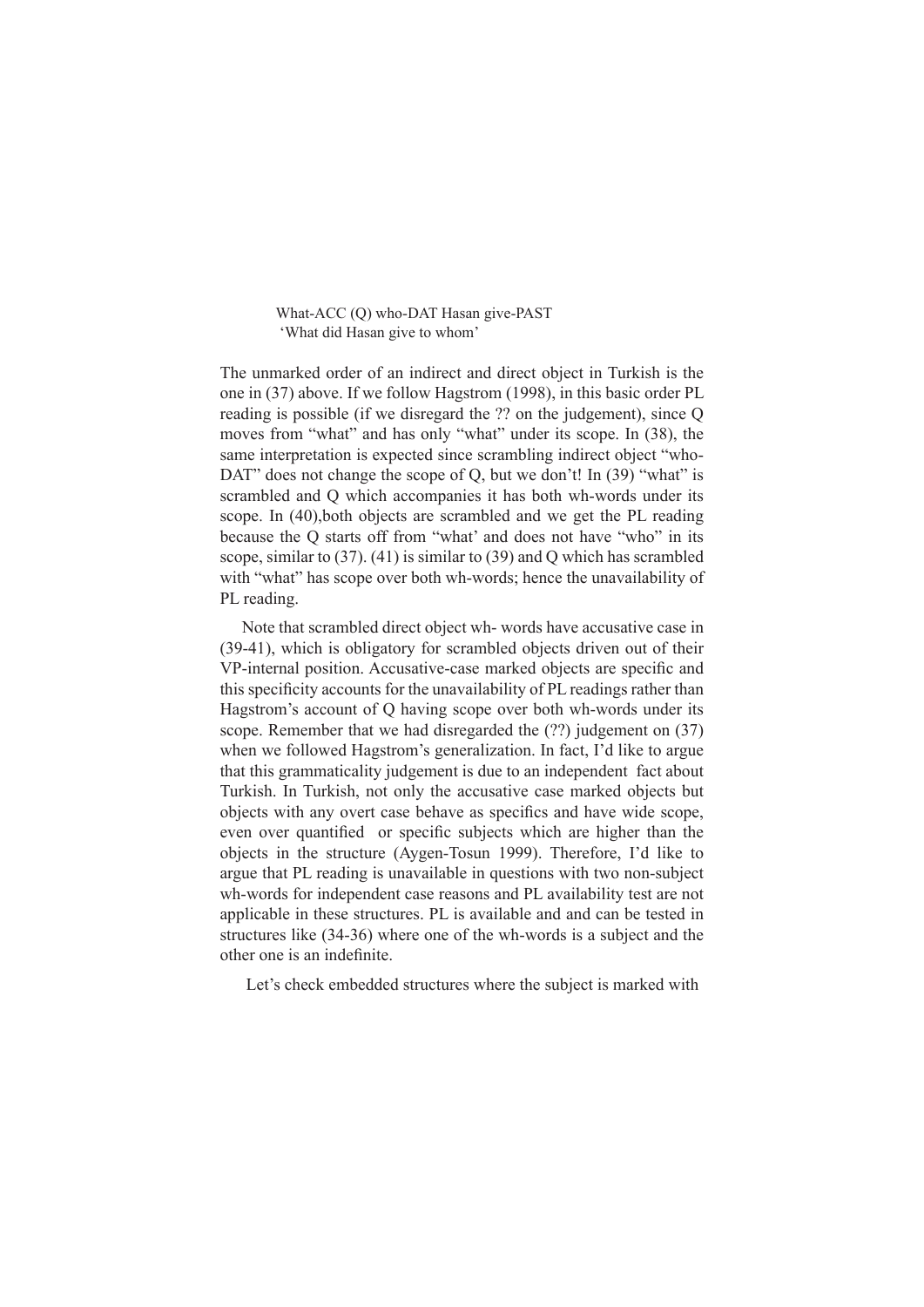"Genitive" case:

(42) Ahmet [kim-in ne aldigi]ni bilmek istiyor. (PL OK in declarative. \*PL in echo)

> Ahmet who-GEN what buy-NOM-POS-ACC know want-PROG 'Ahmet wants to know who bought what?'

Question #5: How is PL available in declarative (i.e. indirect question) and not in an interrogative?

In declarative default focus which is always preverbal, is on the object wh-word ; therefore, null Q would be lower than the higher wh-word. This is what allows PL in Hagstrom's analysis. In an interrogative,

we should be able to get PL , if Q started off from "what", but we do not!

Note that the answer to the interrogative (42) would be the answer to "who", not "what", which indicates that the null Q occurs with the subject wh-word, and launches from above both wh-words.

Quantifier and wh syntax (Miyagawa 1998)

The scopal interaction of wh-words and quantifiers allows us to detect covert movement of Q-particle. Consider the data below:

| (43) | Kim herseyi gordu<br>Who everything-ACC saw<br>'Who saw everything?' | Single answer |
|------|----------------------------------------------------------------------|---------------|
| (44) | Herkes ne gordu?<br>Everybody what saw<br>'What did everybody see?'  | ambigious     |
| (45) | Herkes ne mi gordu?<br>Everybody what Q saw<br>'Everybody saw what?' | Single answer |

The ambiguity of (44) is due to two possible LF structures given in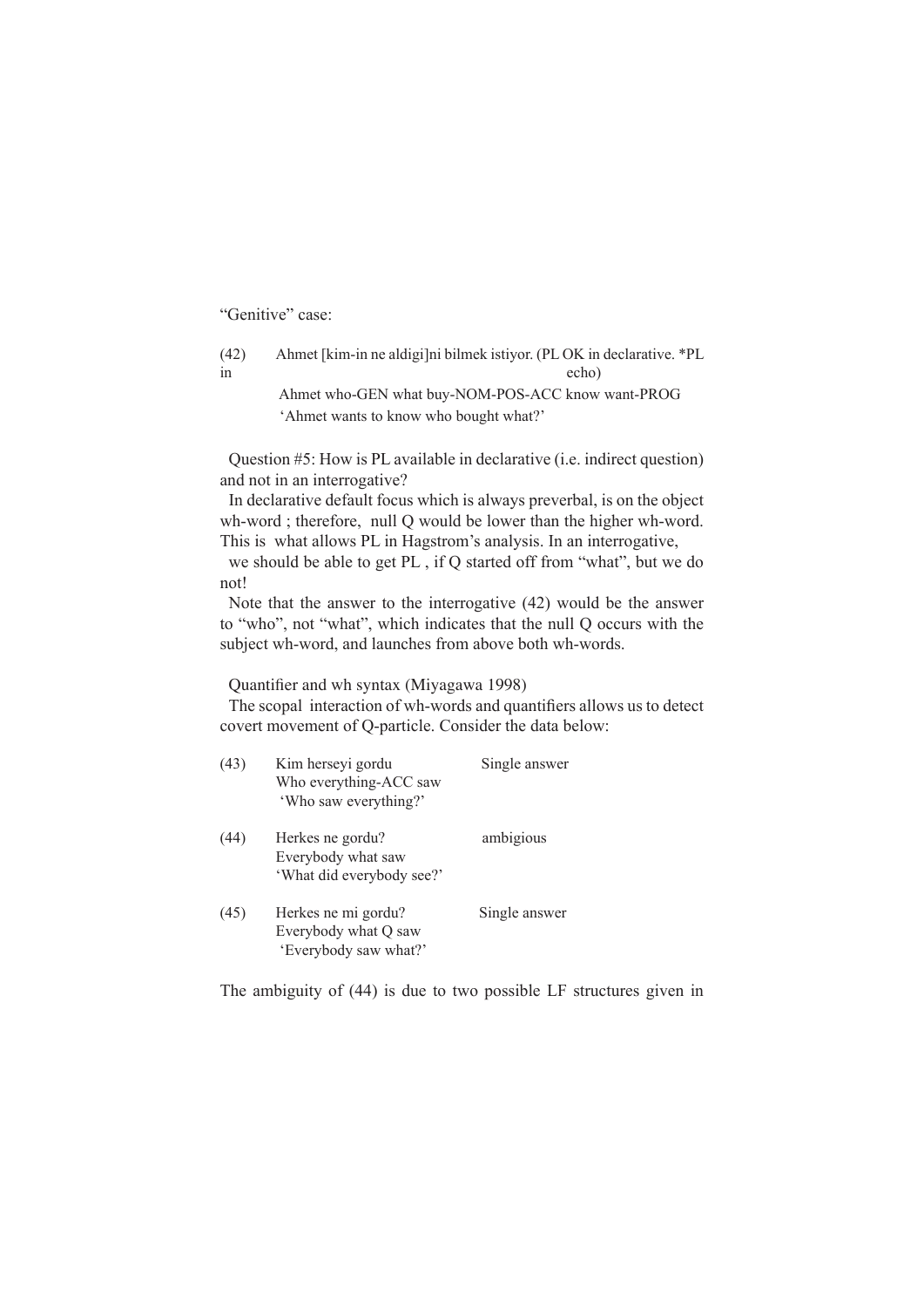(44') below:

(44') a. Q...herkes.....ne.... .single answer b. herkes...Q......ne .... list answer

The fact that (45) has only a single answer such as "Everybody saw a cat" indicates that Q undergoes covert movement to clause periphery as given in (44a').

## V. THE NATURE OF Q-MOVEMENT

Hagstrom notes that the Q-movement is in direct conflict with Head Movement Constraint (Travis 1984) in that it seems to move over intervening Tense. Q-Particle in Turkish has to follow Tense/Aspect suffixes and precede Agreement suffix when attached to complex predicates; it follows Tense/Aspect and Agreement suffixes when attached to simplex forms (Kornfilt 1996). The simple forms refer what Kornfilt calls the "genuine" verbal forms, namely Past and Conditional. The Tense/Aspect suffixes in the complex forms are "fake" in that they are in fact participles and the Tense and Agreement morphemes following them are clitics attached to a null copula.

- (45) Simple forms: a. git-ti-k mi? go-PAST-1 Pl Q 'Did you go' b. git-se-k mi? go-COND-1 Pl Q 'Shall we go?'
- (46) Complex forms: git-miş mi-y-iz? go-PERF Q-COP-PAST-1 Pl 'Had we gone?'

gid-ecek mi-yiz?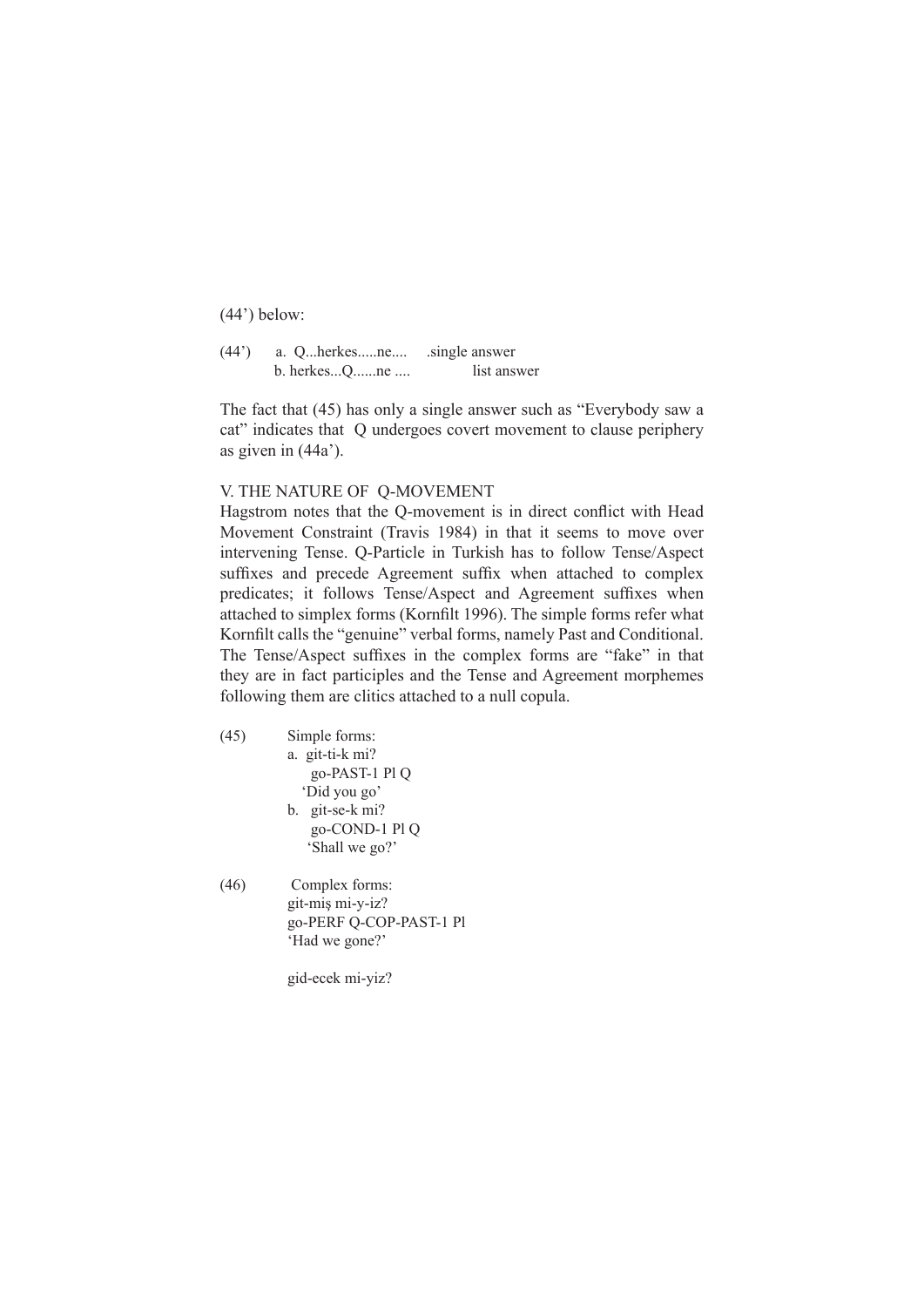go-FUT Q-1 Pl 'Will we go?'

Interestingly, the Agreement paradigm of suffixes attached to the genuine verbal forms and the one attached to the copula are different:

(47) Agreement I- attached to finite verbal stems

| sg | $-m$           | $1.$ pl         | $-k$ |
|----|----------------|-----------------|------|
| sg | -n             | $2. \text{ pl}$ | -niz |
| sg | $-\varnothing$ | $3. \text{pl}$  | -ler |

(48) Agreement II- clitics ("nominal agreement")

| sg | $-im$  | $l$ . pl | $-iz$  |
|----|--------|----------|--------|
| sg | $-S1n$ | 2. pl    | -siniz |
| sg | -Ø     | 3. pl    | -ler   |

We can observe in data (45) and (46) that when Q-particle moves to the clause-periphery overtly, it crosses over Tense (and possibly Agreement) (45) but with participles, its attaches to the participle and the Tense and Agreement clitics appear attached to a null copula. Since there is an overt V-to-C movement in Turkish (Kural 1993, Aygen-Tosun 1999), Q moves to C with the verbal complex in both cases.

The contrast in (45&46) is schematized below:

(49) a. V+TENSE+AGR +Q b. V+TENSE +Q+ COP+AGR

Kornfilt argues that the V+TENSE complex in (49b) is a participle. Other relevant questions for further study are the following:

Question #6: *Why would the distribution of Q be as given? In (49a) it is clearly at the clause-edge. In (49b), why can it not follow agreement? Could that have something to do with the claim that AGR is not a*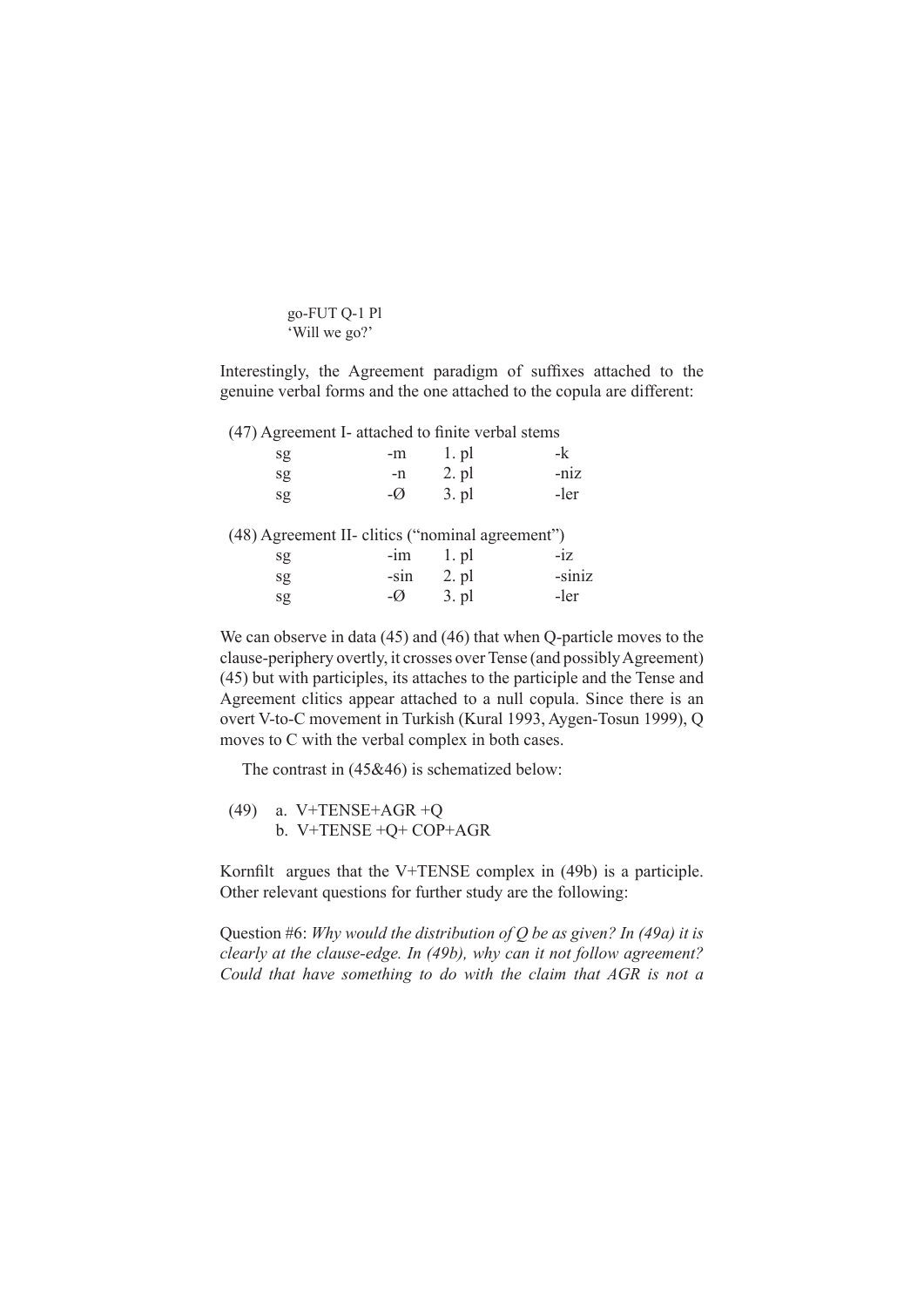*functional category but simply the subject in Turkish? (Özturk 1999). For more on the nature of the Q-movement, see Besler (1999).*

## VI. IMPLICATIONS OF ECHO QUESTIONS ON THE NATURE OF WH/Q MOVEMENT

Echo questions are wh-in-situ questions in English, which is a typical wh-movement language. Consider (50) below which is ambigious:

(50) Who brought the letter?

a. wh-question

b. echo question of a declarative.

Turkish is a typical wh-in-situ language and (51) below is ambigious, too:

(51) Kim mektub-u getir-di? Who letter-ACC bring-PAST "Who brought the letter?' a. wh-question b. echo question of a declarative.

This overlapping in ambiguity is apparently a consequent of the whword being the subject, therefore, the highest argument in the structure. (50) is disambiguated by an overt movement of "who".

Note that when the object is scrambled in Turkish, ambiguity persists:

(52) Mektub-u kim getir-di? Letter-ACC who bring-PAST 'Who brought the letter?'

Whereas in (53) the question is diambiguated in favor of a whquestion:

(53) Kim getir-di mektub-u? Who bring-PAST letter-ACC 'Who brought the letter?'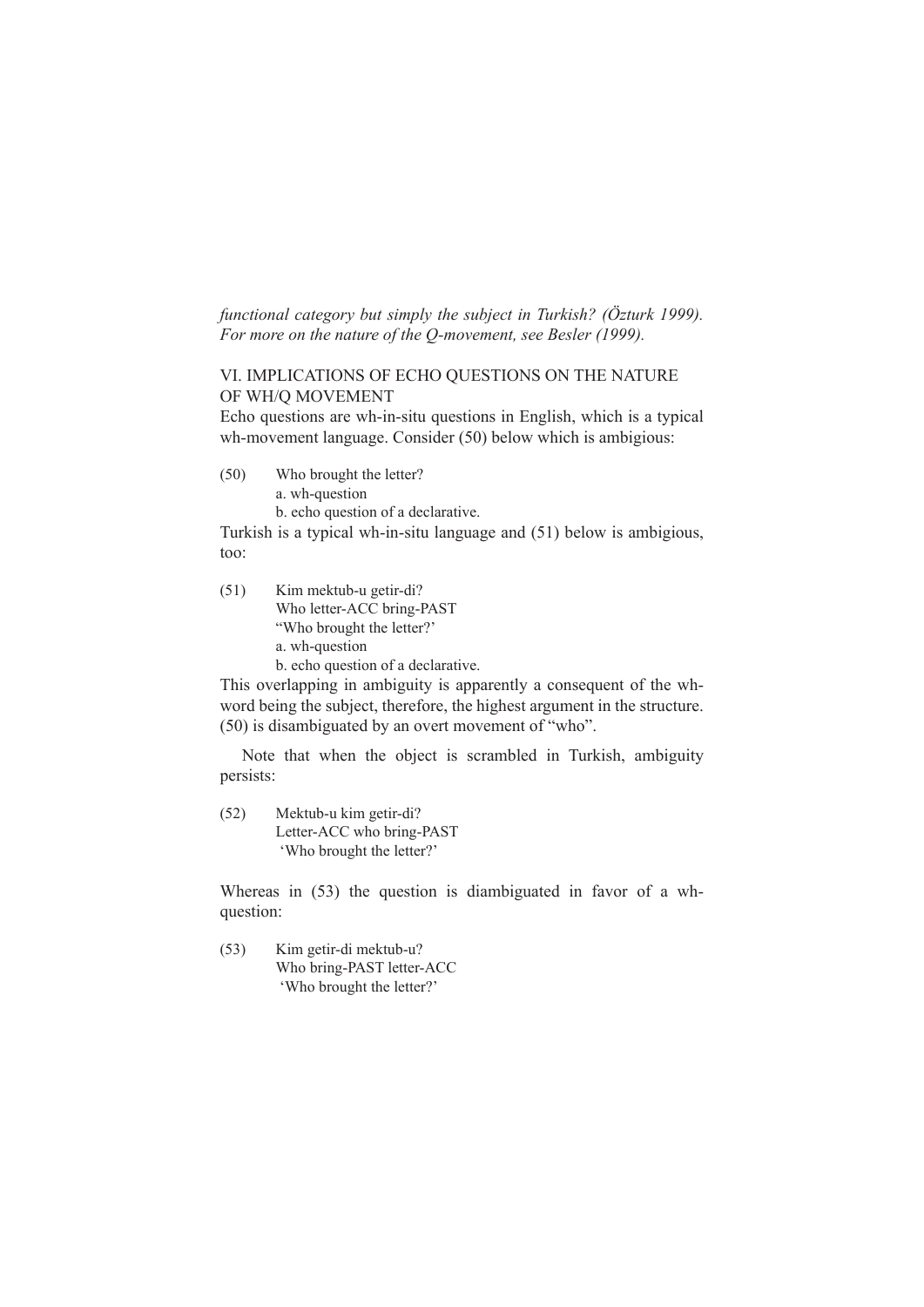#### Question #7: *What is it that disambiguates the question?*

The answer to this question might help us distinguish the mechanisms of questions and echo questions.

In (53) either the object is right-dislocated or the verbal complex and/or both wh subject and the verbal complex are proposed, which is not a likely option. The ambiguity of (51&52) might be accounted for by the base position of a null Q. When it is at the edge, the interpretation is a wh question; when it starts off from wh-word, it is an echo question. It follows that in (53), movement of a null Q from beside wh-word is somehow blocked and only the wh-question reading is available, where null Q is at the clause-edge. Could the trace of the dislocated object NP be blocking such a movement? If it is the correct analysis, then the ambigious structures in English and Turkish (50&51) are disambiguated by the same phenomenon, namely, movement: wh-movement in English and by blocking a null Q movement in Turkish.

Consider the English data below where wh-word is the object:

- (54) What did John bring? wh-question
- (55) John brought what? echo question

The overt movement in (54) is detectable because wh-word is an object and inversion is triggered by a feature on C (Pesetsky &Torrego 1999). The wh-word is in situ in (55) but the clause is still a wh-question ( though an echo one). Whatever the nature of movement in (55) could be identical to that of wh-in situ languages.

Let's consider structures where the wh-word is an object in Turkish.

In a wh-in-situ language like Turkish, the ambiguity between a whquestion and an echo question is observed when the wh-word is an object, as would be expected.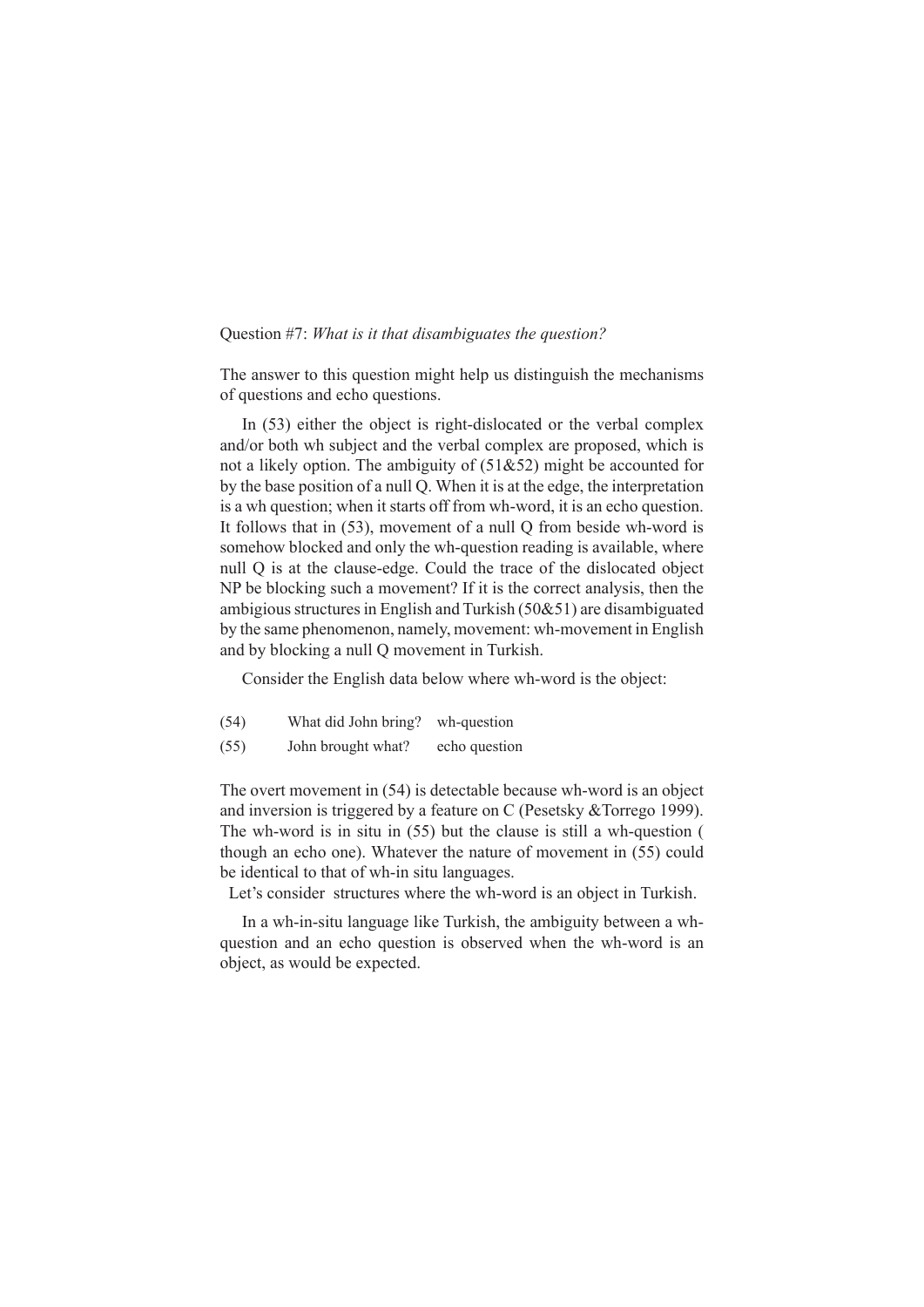- (56) Hasan ne kır-dı? (ambigious) Hasan what break-PAST 'What did Hasan break?'
- (57) Ne-yi Hasan kır-dı? (ambigious) What-ACC Hasan break-PAST 'What did Hasan break?'

As we have seen in (53), scrambling the object disambiguated the structure; yet, a right-dislocation renders the structure ungrammatical in (58) simply because the dislocated object is a wh-word:

(58) \*Hasan kır-dı ne-yi? Hasan break-PAST what-ACC

A null Q occurring with the wh-object, would have moved to the possibly- adjoined position to CP. From a higher adjoined position Q and wh-features seem incapable of checking relevant features on C.

When the wh is the subject, this is a possible structure and it is a wh-question. But when we have two wh-words, it is not grammatical to right-dislocate a wh-object:

(59) a. Kim kır-dı vazo-yu? Who break-PAST vase-ACC 'Who broke the vase?'

> b. \* Kim kır-dı ne-yi? Who break-PAST what-ACC

I cannot account for all the facts in the given data but I think working on echo questions is a promising approach to the topic "Question" in general.

## VII. CONCLUSION

The basic proposal of Hagstrom (1998) is that in wh-questions of wh-in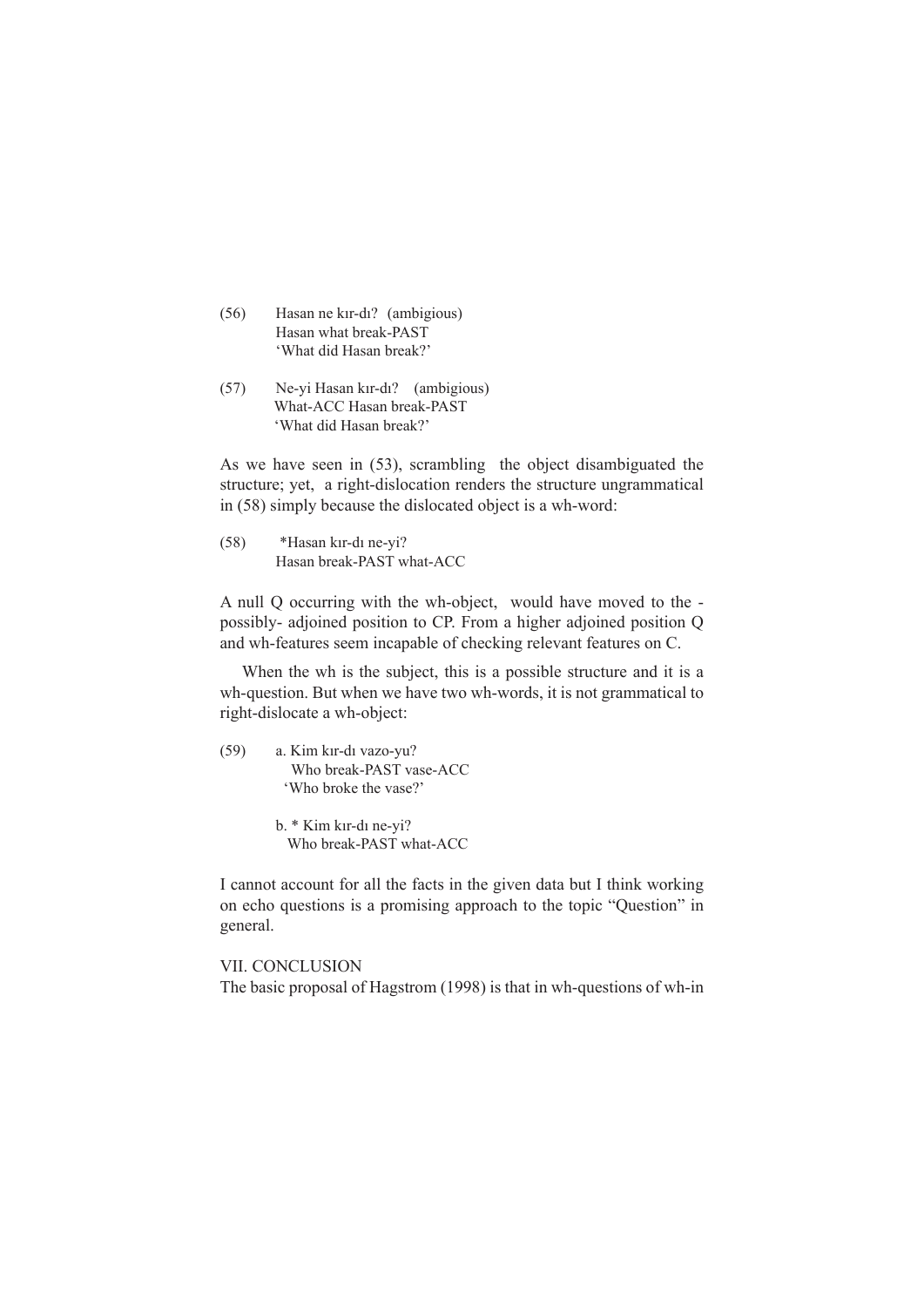situ languages, there is a morpheme Q which is base generated as a sister to a wh- word and moves to clause periphery by feature attraction.

Evidence for the covert movement of the question particle -*mI* in Yes/no questions and echo questions and a similar movement of a null counterpart in Turkish comes from the following facts in Turkish:

- 1. *Intervenors*: The movement of -*mI* or its null counterpart is blocked by intervenors such as quantifiers (i.e only) and NPIs (nobody).
- 2. *Availability of PL*: in cases without case marking, evidence from the availability of PL when Q launches from below one of the wh-words indicates the launching site and covert movement of Q-particle.
- 3. *Quantifiers & Wh-words*: Ambiguity of structures with a quantifier and Wh-word indicates the covert movement of a null Q to the clause-periphery.

Among the numerous issues to be further investigated, two seem prominent. One of them is the nature of Q-movement. Further study on the two possible positions of the Q-particle in the Turkish verbal complex may shed light on this issue. The second and a more general question is the topic of echo questions. Study on the fact that whmovement languages have wh-in situ echo questions might enlighten a common strategy between such languages and wh-in situ languages. A wh-in situ language, namely Turkish, makes use of an in-situ wh-word in echo questions of declaratives, the same strategy as English. In echo questions of wh-questions, the question particle accompanies the whword. Since Turkish does not have an overt Q-particle in normal whquestions, this use of Q-particle is available. What about languages like Japanese and Sinhala which already has Q-particles in wh-questions? A study on echo questions in wh-in-situ and wh-movement languages might bring about a similar mechanism by which the syntax of questions